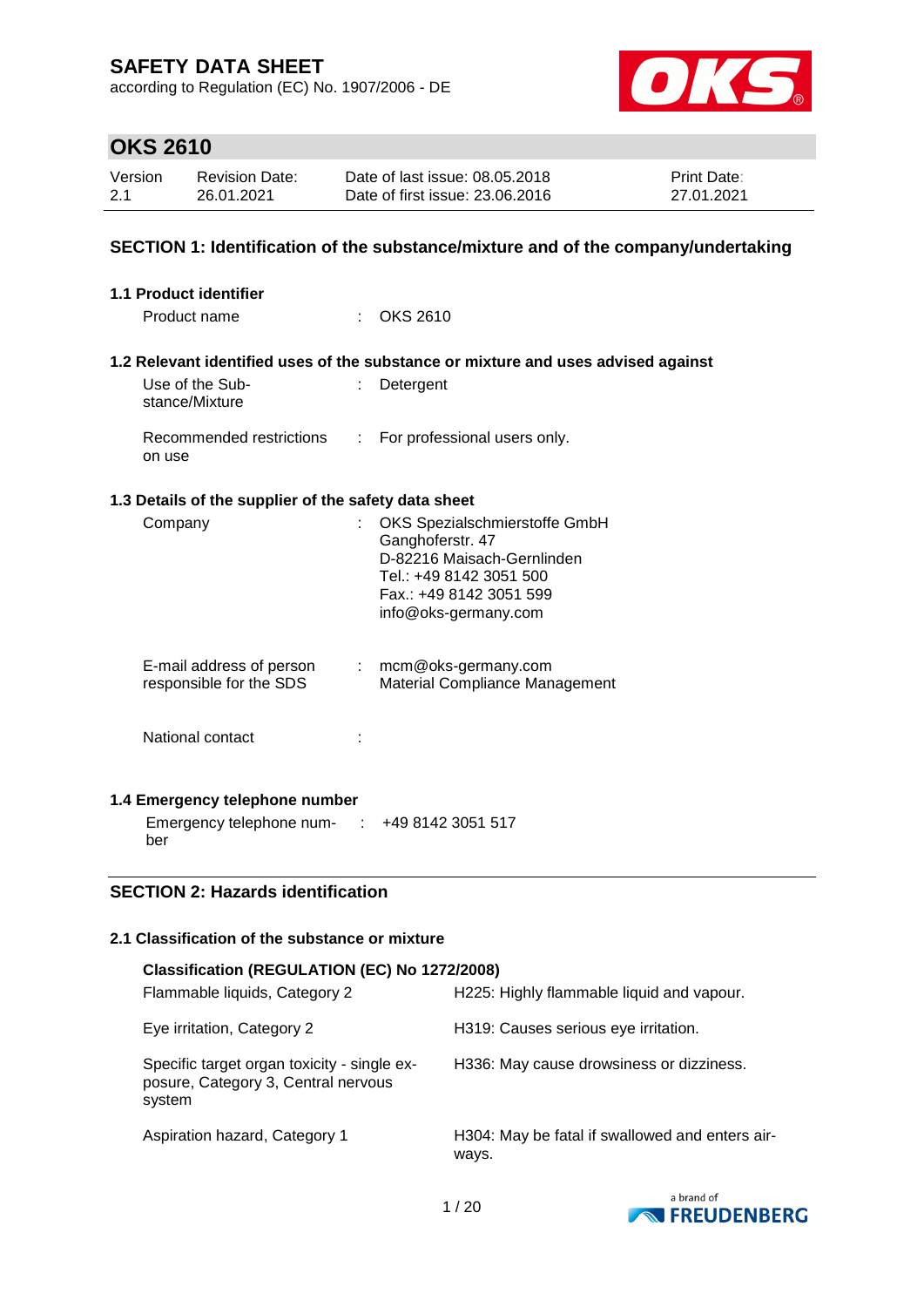according to Regulation (EC) No. 1907/2006 - DE



## **OKS 2610**

| Version | <b>Revision Date:</b> | Date of last issue: 08.05.2018  | <b>Print Date:</b> |
|---------|-----------------------|---------------------------------|--------------------|
| 2.1     | 26.01.2021            | Date of first issue: 23,06,2016 | 27.01.2021         |

Long-term (chronic) aquatic hazard, Category 2 H411: Toxic to aquatic life with long lasting effects.

### **2.2 Label elements**

| Labelling (REGULATION (EC) No 1272/2008)<br>Hazard pictograms |   |                                      |                                                                                                                    |
|---------------------------------------------------------------|---|--------------------------------------|--------------------------------------------------------------------------------------------------------------------|
| Signal word                                                   | ÷ | Danger                               |                                                                                                                    |
| <b>Hazard statements</b>                                      |   | H <sub>225</sub><br>H <sub>304</sub> | Highly flammable liquid and vapour.<br>May be fatal if swallowed and enters air-<br>ways.                          |
|                                                               |   | H319                                 | Causes serious eye irritation.                                                                                     |
|                                                               |   | H336                                 | May cause drowsiness or dizziness.                                                                                 |
|                                                               |   | H411                                 | Toxic to aquatic life with long lasting effects.                                                                   |
| Supplemental Hazard<br><b>Statements</b>                      |   | <b>EUH066</b>                        | Repeated exposure may cause skin<br>dryness or cracking.                                                           |
| <b>Precautionary statements</b>                               |   | <b>Prevention:</b>                   |                                                                                                                    |
|                                                               |   | P <sub>210</sub>                     | Keep away from heat, hot surfaces, sparks,<br>open flames and other ignition sources. No<br>smoking.               |
|                                                               |   | P <sub>273</sub>                     | Avoid release to the environment.                                                                                  |
|                                                               |   | <b>Response:</b>                     |                                                                                                                    |
|                                                               |   | P301 + P310                          | IF SWALLOWED: Immediately call a<br>POISON CENTER/ doctor.                                                         |
|                                                               |   | P331<br>P370 + P378                  | Do NOT induce vomiting.<br>In case of fire: Use dry sand, dry chemical<br>or alcohol-resistant foam to extinguish. |
|                                                               |   | P391                                 | Collect spillage.                                                                                                  |
|                                                               |   | Storage:                             |                                                                                                                    |
|                                                               |   | $P403 + P235$                        | Store in a well-ventilated place. Keep cool.                                                                       |

Hazardous components which must be listed on the label: Hydrocarbons, C7-C9, n-alkanes, isoalkanes, cyclics

#### **2.3 Other hazards**

This substance/mixture contains no components considered to be either persistent, bioaccumulative and toxic (PBT), or very persistent and very bioaccumulative (vPvB) at levels of 0.1% or higher.

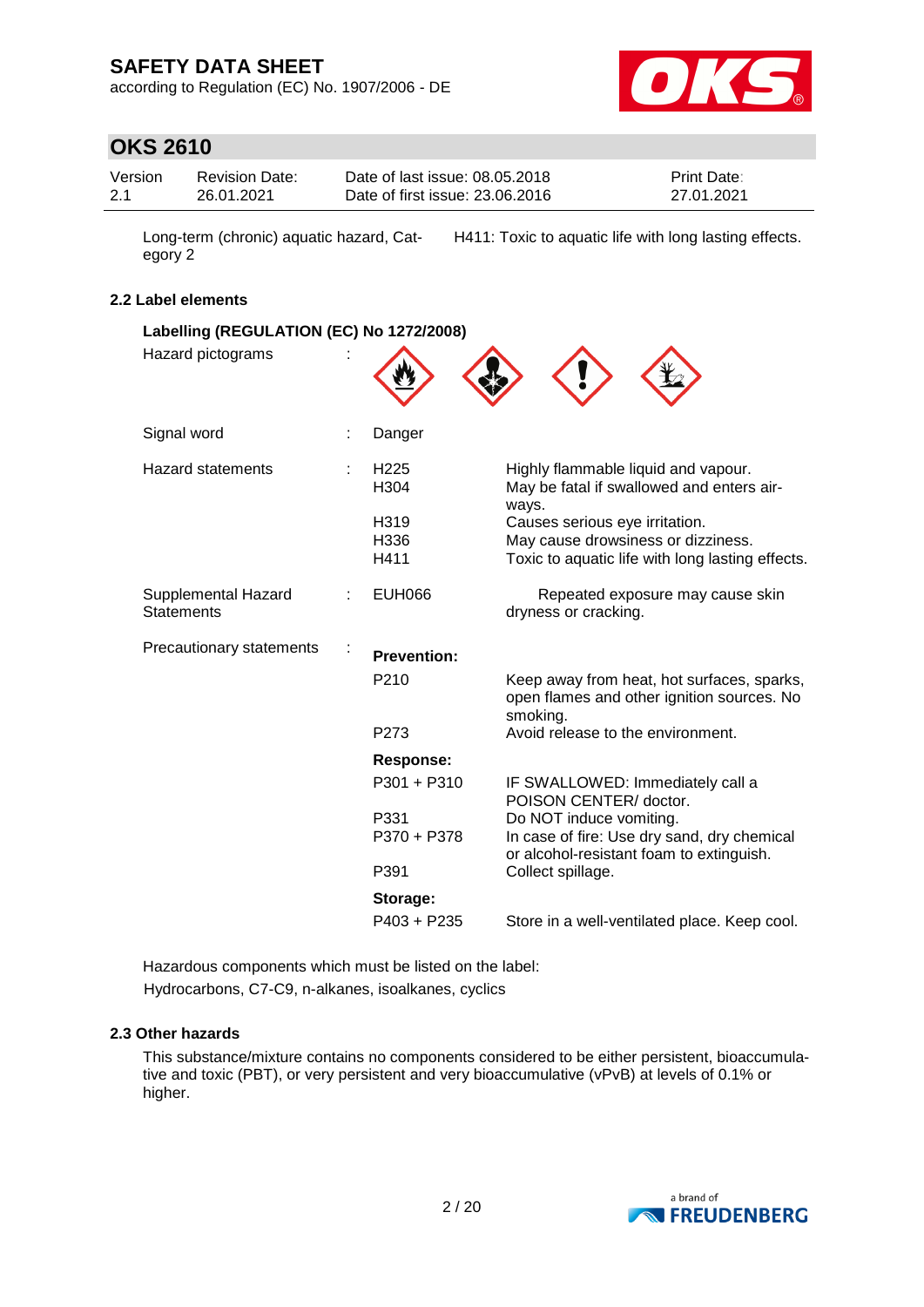according to Regulation (EC) No. 1907/2006 - DE



# **OKS 2610**

| Version | <b>Revision Date:</b> | Date of last issue: 08.05.2018  | <b>Print Date:</b> |
|---------|-----------------------|---------------------------------|--------------------|
| 2.1     | 26.01.2021            | Date of first issue: 23,06,2016 | 27.01.2021         |

## **SECTION 3: Composition/information on ingredients**

#### **3.2 Mixtures**

Chemical nature : Solvent mixture

#### **Components**

| Chemical name                                             | CAS-No.<br>EC-No.<br>Index-No.<br>Registration number                    | Classification                                                                       | Concentration<br>limits<br>M-Factor<br><b>Notes</b> | Concentration<br>(% w/w) |
|-----------------------------------------------------------|--------------------------------------------------------------------------|--------------------------------------------------------------------------------------|-----------------------------------------------------|--------------------------|
| Hydrocarbons, C7-C9,<br>n-alkanes, isoalkanes,<br>cyclics | 920-750-0<br>01-2119473851-33-<br><b>XXXX</b>                            | Flam. Liq.2; H225<br>STOT SE3; H336<br>Asp. Tox.1; H304<br>Aquatic Chronic2;<br>H411 |                                                     | $>= 50 - < 70$           |
| propan-2-ol                                               | 67-63-0<br>200-661-7<br>603-117-00-0<br>02-2119457558-25-<br><b>XXXX</b> | Flam. Liq.2; H225<br>Eye Irrit.2; H319<br>STOT SE3; H336                             |                                                     | $>= 30 - 50$             |
| acetone                                                   | 67-64-1<br>200-662-2<br>606-001-00-8<br>01-2119471330-49-<br><b>XXXX</b> | Flam. Liq.2; H225<br>Eye Irrit.2; H319<br>STOT SE3; H336                             |                                                     | $>= 20 - < 30$           |

For explanation of abbreviations see section 16.

### **SECTION 4: First aid measures**

### **4.1 Description of first aid measures**

| If inhaled              | : Call a physician or poison control centre immediately.<br>Remove person to fresh air. If signs/symptoms continue, get<br>medical attention.<br>Keep patient warm and at rest.<br>If unconscious, place in recovery position and seek medical<br>advice.<br>Keep respiratory tract clear.<br>If breathing is irregular or stopped, administer artificial respira-<br>tion. |
|-------------------------|-----------------------------------------------------------------------------------------------------------------------------------------------------------------------------------------------------------------------------------------------------------------------------------------------------------------------------------------------------------------------------|
| In case of skin contact | : Take off all contaminated clothing immediately.                                                                                                                                                                                                                                                                                                                           |

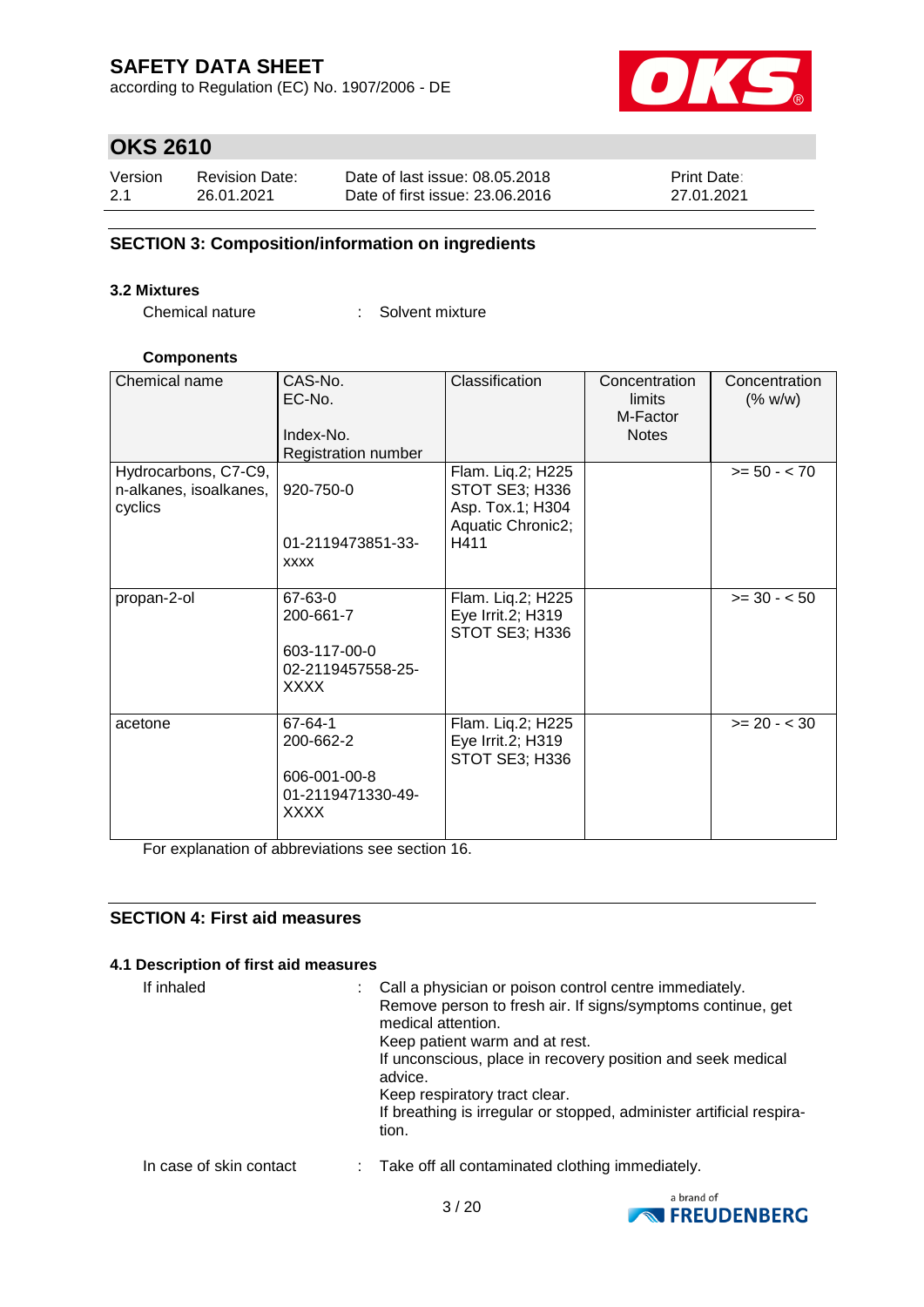according to Regulation (EC) No. 1907/2006 - DE



# **OKS 2610**

| Version<br>2.1 | <b>Revision Date:</b><br>26.01.2021 |   | Date of last issue: 08.05.2018<br>Date of first issue: 23.06.2016                                                                                                                                                                                                                                                                                                                                  | Print Date:<br>27.01.2021 |
|----------------|-------------------------------------|---|----------------------------------------------------------------------------------------------------------------------------------------------------------------------------------------------------------------------------------------------------------------------------------------------------------------------------------------------------------------------------------------------------|---------------------------|
|                |                                     |   | Get medical attention immediately if irritation develops and<br>persists.<br>Wash clothing before reuse.<br>Thoroughly clean shoes before reuse.<br>Wash skin thoroughly with soap and water or use recognized<br>skin cleanser.                                                                                                                                                                   |                           |
|                | In case of eye contact              | ÷ | Rinse immediately with plenty of water, also under the eyelids,<br>for at least 10 minutes.<br>Seek medical advice.                                                                                                                                                                                                                                                                                |                           |
| If swallowed   |                                     |   | Move the victim to fresh air.<br>If accidentally swallowed obtain immediate medical attention.<br>If unconscious, place in recovery position and seek medical<br>advice.<br>Keep respiratory tract clear.<br>Do NOT induce vomiting.<br>Rinse mouth with water.<br>Never give anything by mouth to an unconscious person.<br>Aspiration hazard if swallowed - can enter lungs and cause<br>damage. |                           |
|                |                                     |   | 4.2 Most important symptoms and effects, both acute and delayed                                                                                                                                                                                                                                                                                                                                    |                           |
| Symptoms       |                                     |   | Inhalation may provoke the following symptoms:<br>Unconsciousness<br><b>Dizziness</b><br><b>Drowsiness</b><br>Headache<br>Nausea<br><b>Tiredness</b><br>Skin contact may provoke the following symptoms:<br>Erythema<br>Aspiration may cause pulmonary oedema and pneumonitis.                                                                                                                     |                           |
| <b>Risks</b>   |                                     |   | Central nervous system depression<br>Can be absorbed through skin.<br>Risk of product entering the lungs on vomiting after ingestion.<br>Health injuries may be delayed.                                                                                                                                                                                                                           |                           |
|                |                                     |   | 4.3 Indication of any immediate medical attention and special treatment needed                                                                                                                                                                                                                                                                                                                     |                           |
| Treatment      |                                     |   | Treat symptomatically.                                                                                                                                                                                                                                                                                                                                                                             |                           |

## **SECTION 5: Firefighting measures**

## **5.1 Extinguishing media**

Suitable extinguishing media : Use water spray, alcohol-resistant foam, dry chemical or carbon dioxide.

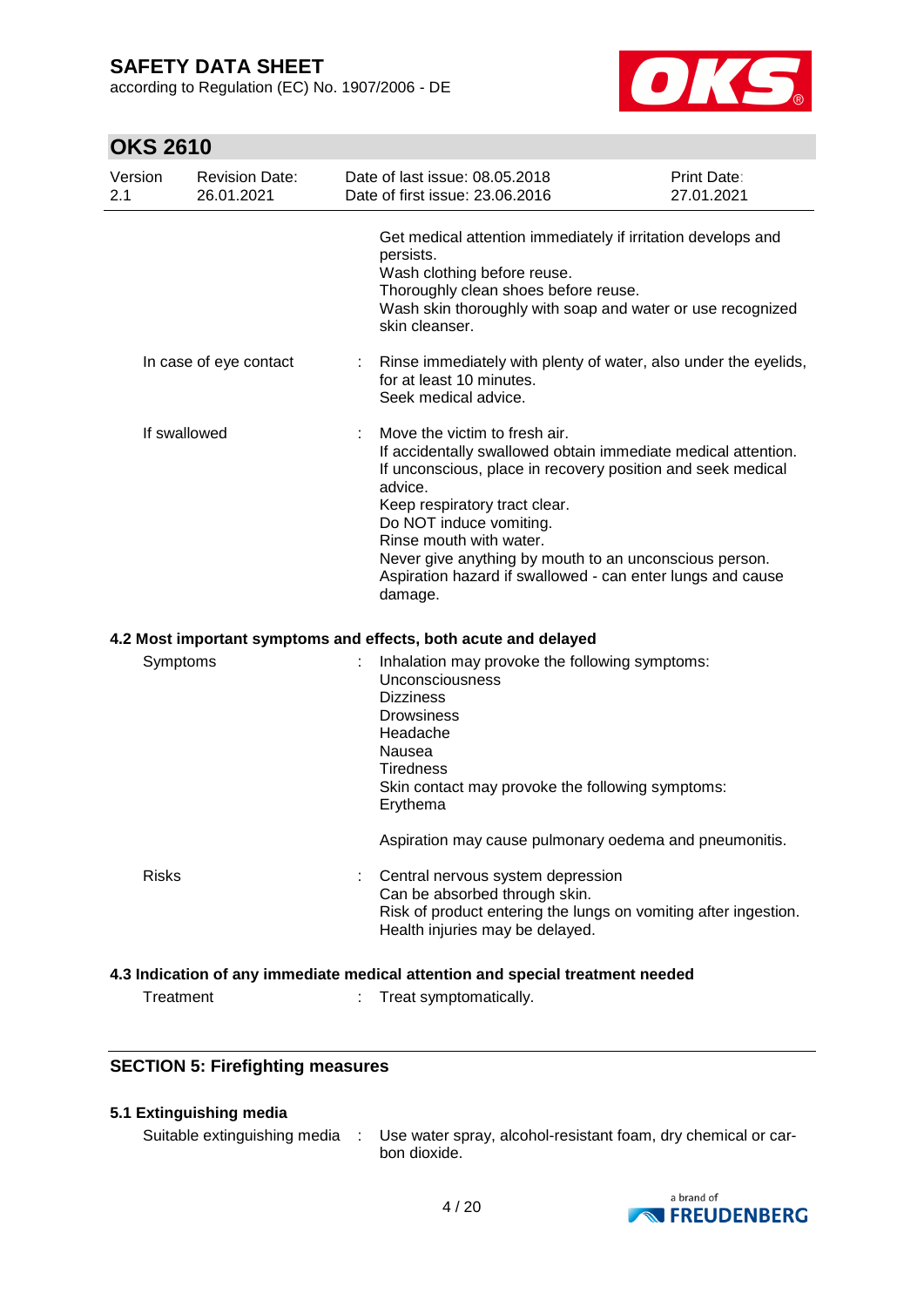according to Regulation (EC) No. 1907/2006 - DE



# **OKS 2610**

| Version<br>2.1 |                  | <b>Revision Date:</b><br>26.01.2021        |                | Date of last issue: 08.05.2018<br>Date of first issue: 23.06.2016                                                                                                                          | Print Date:<br>27.01.2021 |
|----------------|------------------|--------------------------------------------|----------------|--------------------------------------------------------------------------------------------------------------------------------------------------------------------------------------------|---------------------------|
|                | media            | Unsuitable extinguishing                   | $\mathbb{R}^n$ | High volume water jet                                                                                                                                                                      |                           |
|                |                  |                                            |                | 5.2 Special hazards arising from the substance or mixture                                                                                                                                  |                           |
|                | fighting         |                                            |                | Specific hazards during fire- : Do not let product enter drains.<br>Beware of vapours accumulating to form explosive concentra-<br>tions. Vapours can accumulate in low areas.             |                           |
|                | ucts             | Hazardous combustion prod- : Carbon oxides |                |                                                                                                                                                                                            |                           |
|                |                  | 5.3 Advice for firefighters                |                |                                                                                                                                                                                            |                           |
|                | for firefighters | Special protective equipment :             |                | In the event of fire, wear self-contained breathing apparatus.<br>Use personal protective equipment. Exposure to decomposi-<br>tion products may be a hazard to health.                    |                           |
|                |                  | Further information                        |                | Standard procedure for chemical fires.<br>Collect contaminated fire extinguishing water separately. This<br>must not be discharged into drains.<br>Cool containers/tanks with water spray. |                           |

### **SECTION 6: Accidental release measures**

#### **6.1 Personal precautions, protective equipment and emergency procedures**

| Personal precautions | : Evacuate personnel to safe areas.<br>Use personal protective equipment.<br>Ensure adequate ventilation.<br>Remove all sources of ignition.<br>Do not breathe vapours or spray mist.<br>Do not breathe dust/ fume/ gas/ mist/ vapours/ spray. |
|----------------------|------------------------------------------------------------------------------------------------------------------------------------------------------------------------------------------------------------------------------------------------|
|                      | Refer to protective measures listed in sections 7 and 8.                                                                                                                                                                                       |

### **6.2 Environmental precautions**

| Environmental precautions | : Do not allow contact with soil, surface or ground water.<br>Prevent further leakage or spillage if safe to do so.<br>If the product contaminates rivers and lakes or drains inform<br>respective authorities. |
|---------------------------|-----------------------------------------------------------------------------------------------------------------------------------------------------------------------------------------------------------------|
|                           |                                                                                                                                                                                                                 |

### **6.3 Methods and material for containment and cleaning up**

| Methods for cleaning up |  | : Contain spillage, and then collect with non-combustible ab-<br>sorbent material, (e.g. sand, earth, diatomaceous earth, ver-<br>miculite) and place in container for disposal according to local<br>/ national regulations (see section 13).<br>Non-sparking tools should be used. |
|-------------------------|--|--------------------------------------------------------------------------------------------------------------------------------------------------------------------------------------------------------------------------------------------------------------------------------------|
|-------------------------|--|--------------------------------------------------------------------------------------------------------------------------------------------------------------------------------------------------------------------------------------------------------------------------------------|

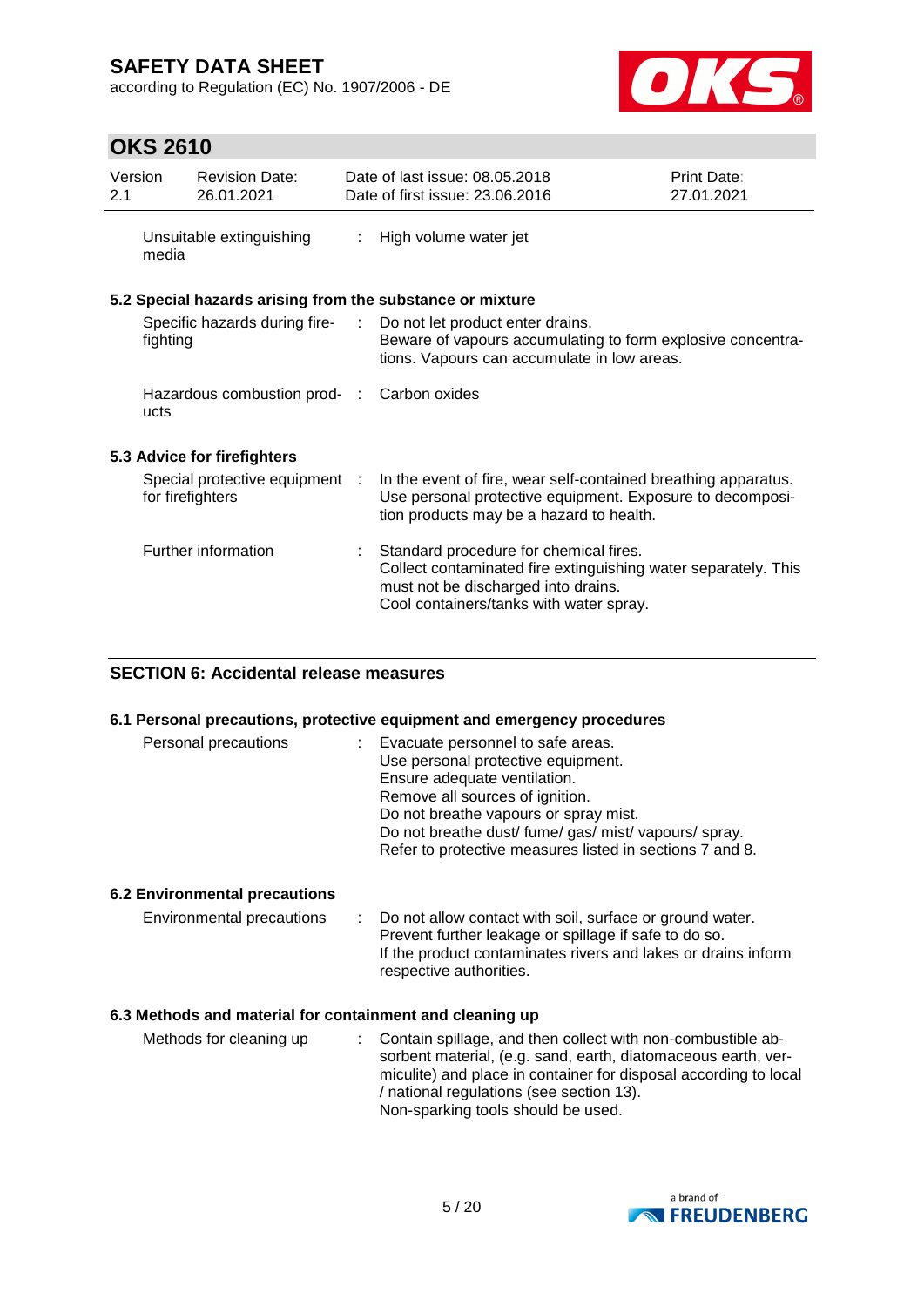according to Regulation (EC) No. 1907/2006 - DE



# **OKS 2610**

| Version | Revision Date: | Date of last issue: 08.05.2018  | <b>Print Date:</b> |
|---------|----------------|---------------------------------|--------------------|
| 2.1     | 26.01.2021     | Date of first issue: 23,06,2016 | 27.01.2021         |

#### **6.4 Reference to other sections**

For personal protection see section 8.

## **SECTION 7: Handling and storage**

### **7.1 Precautions for safe handling**

| Advice on safe handling<br>Advice on protection against          | ÷<br>÷ | Use only in an area containing explosion proof equipment.<br>Do not use in areas without adequate ventilation.<br>Do not breathe vapours or spray mist.<br>In case of insufficient ventilation, wear suitable respiratory<br>equipment.<br>Avoid contact with skin and eyes.<br>For personal protection see section 8.<br>Keep away from fire, sparks and heated surfaces.<br>Smoking, eating and drinking should be prohibited in the ap-<br>plication area.<br>Wash hands and face before breaks and immediately after<br>handling the product.<br>Ensure all equipment is electrically grounded before beginning<br>transfer operations.<br>Do not get in eyes or mouth or on skin.<br>Do not get on skin or clothing.<br>Do not ingest.<br>Do not use sparking tools.<br>Do not enter areas where used or stored until adequately ven-<br>tilated.<br>Do not repack.<br>Do not re-use empty containers.<br>These safety instructions also apply to empty packaging which<br>may still contain product residues.<br>Keep container closed when not in use.<br>Keep away from heat and sources of ignition. |
|------------------------------------------------------------------|--------|---------------------------------------------------------------------------------------------------------------------------------------------------------------------------------------------------------------------------------------------------------------------------------------------------------------------------------------------------------------------------------------------------------------------------------------------------------------------------------------------------------------------------------------------------------------------------------------------------------------------------------------------------------------------------------------------------------------------------------------------------------------------------------------------------------------------------------------------------------------------------------------------------------------------------------------------------------------------------------------------------------------------------------------------------------------------------------------------------------------|
| fire and explosion                                               |        |                                                                                                                                                                                                                                                                                                                                                                                                                                                                                                                                                                                                                                                                                                                                                                                                                                                                                                                                                                                                                                                                                                               |
| Hygiene measures                                                 |        | Wash face, hands and any exposed skin thoroughly after<br>handling.                                                                                                                                                                                                                                                                                                                                                                                                                                                                                                                                                                                                                                                                                                                                                                                                                                                                                                                                                                                                                                           |
| 7.2 Conditions for safe storage, including any incompatibilities |        |                                                                                                                                                                                                                                                                                                                                                                                                                                                                                                                                                                                                                                                                                                                                                                                                                                                                                                                                                                                                                                                                                                               |
|                                                                  |        | Requirements for storage constants in original container. Keep container closed when not in                                                                                                                                                                                                                                                                                                                                                                                                                                                                                                                                                                                                                                                                                                                                                                                                                                                                                                                                                                                                                   |

| Requirements for storage<br>areas and containers | Store in original container. Keep container closed when not in<br>use. Keep in a cool place away from oxidizing agents. Keep in<br>a dry, cool and well-ventilated place. Containers which are<br>opened must be carefully resealed and kept upright to prevent<br>leakage. Store in accordance with the particular national regu-<br>lations. Keep in properly labelled containers. |
|--------------------------------------------------|--------------------------------------------------------------------------------------------------------------------------------------------------------------------------------------------------------------------------------------------------------------------------------------------------------------------------------------------------------------------------------------|
| Storage class (TRGS 510)                         | : 3, Flammable liquids                                                                                                                                                                                                                                                                                                                                                               |

**7.3 Specific end use(s)**

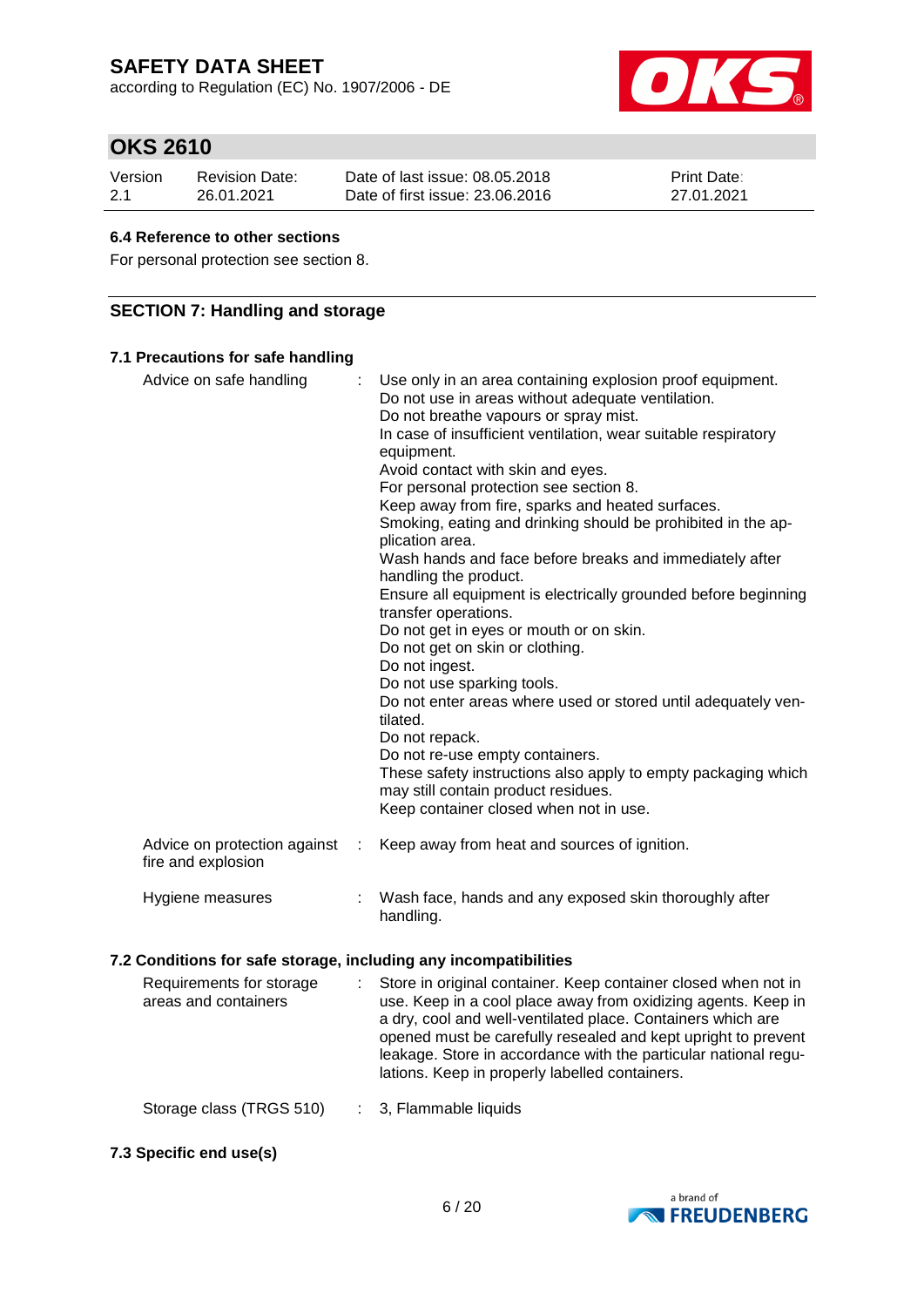according to Regulation (EC) No. 1907/2006 - DE



# **OKS 2610**

| Version         | <b>Revision Date:</b> | Date of last issue: 08.05.2018                      | <b>Print Date:</b> |
|-----------------|-----------------------|-----------------------------------------------------|--------------------|
| 2.1             | 26.01.2021            | Date of first issue: 23.06.2016                     | 27.01.2021         |
| Specific use(s) |                       | : Specific instructions for handling, not required. |                    |

## **SECTION 8: Exposure controls/personal protection**

### **8.1 Control parameters**

### **Occupational Exposure Limits**

| Components                                                 | CAS-No.                                                                                                                | Value type (Form<br>of exposure)                                                                                       | Control parameters                                    | <b>Basis</b>                                |  |  |  |
|------------------------------------------------------------|------------------------------------------------------------------------------------------------------------------------|------------------------------------------------------------------------------------------------------------------------|-------------------------------------------------------|---------------------------------------------|--|--|--|
| Hydrocarbons, C7-<br>C9, n-alkanes,<br>isoalkanes, cyclics | Not As-<br>signed                                                                                                      | <b>AGW</b>                                                                                                             | 1.500 mg/m3                                           | DE TRGS<br>900<br>$(2009 - 02 - 16)$        |  |  |  |
| Peak-limit: excur-<br>sion factor (catego-<br>ry)          | 2; (II)                                                                                                                |                                                                                                                        |                                                       |                                             |  |  |  |
| Further information                                        |                                                                                                                        |                                                                                                                        | Group exposure limit for hydrocarbon solvent mixtures |                                             |  |  |  |
| propan-2-ol                                                | 67-63-0                                                                                                                | <b>AGW</b>                                                                                                             | 200 ppm<br>500 mg/m3                                  | <b>DE TRGS</b><br>900<br>$(2006 - 01 - 01)$ |  |  |  |
| Peak-limit: excur-<br>sion factor (catego-<br>rv)          | 2; (II)                                                                                                                |                                                                                                                        |                                                       |                                             |  |  |  |
| Further information                                        |                                                                                                                        | When there is compliance with the OEL and biological tolerance values, there<br>is no risk of harming the unborn child |                                                       |                                             |  |  |  |
| acetone                                                    | 67-64-1                                                                                                                | <b>TWA</b>                                                                                                             | 500 ppm<br>1.210 mg/m3                                | 2000/39/EC<br>$(2000-06-16)$                |  |  |  |
| Further information                                        | Indicative                                                                                                             |                                                                                                                        |                                                       |                                             |  |  |  |
|                                                            |                                                                                                                        | <b>AGW</b>                                                                                                             | 500 ppm<br>1.200 mg/m3                                | DE TRGS<br>900<br>$(2015-03-02)$            |  |  |  |
| Peak-limit: excur-<br>sion factor (catego-<br>rv)          | 2; (1)                                                                                                                 |                                                                                                                        |                                                       |                                             |  |  |  |
| Further information                                        | When there is compliance with the OEL and biological tolerance values, there<br>is no risk of harming the unborn child |                                                                                                                        |                                                       |                                             |  |  |  |

### **Biological occupational exposure limits**

| Substance name | CAS-No. | Control parameters | Sampling time     | <b>Basis</b>    |
|----------------|---------|--------------------|-------------------|-----------------|
| propan-2-ol    | 67-63-0 | Acetone: 25 mg/l   | Immediately after | <b>TRGS 903</b> |
|                |         | (Blood)            | exposure or after | $(2013 - 04 -$  |
|                |         |                    | working hours     | 04)             |
|                |         | Acetone: 25 mg/l   | Immediately after | <b>TRGS 903</b> |
|                |         | (Urine)            | exposure or after | $(2013 - 04 -$  |
|                |         |                    | working hours     | 04)             |
| acetone        | 67-64-1 | Acetone: 80 mg/l   | Immediately after | <b>TRGS 903</b> |
|                |         | (Urine)            | exposure or after | (2004-08-       |
|                |         |                    | working hours     | 01)             |

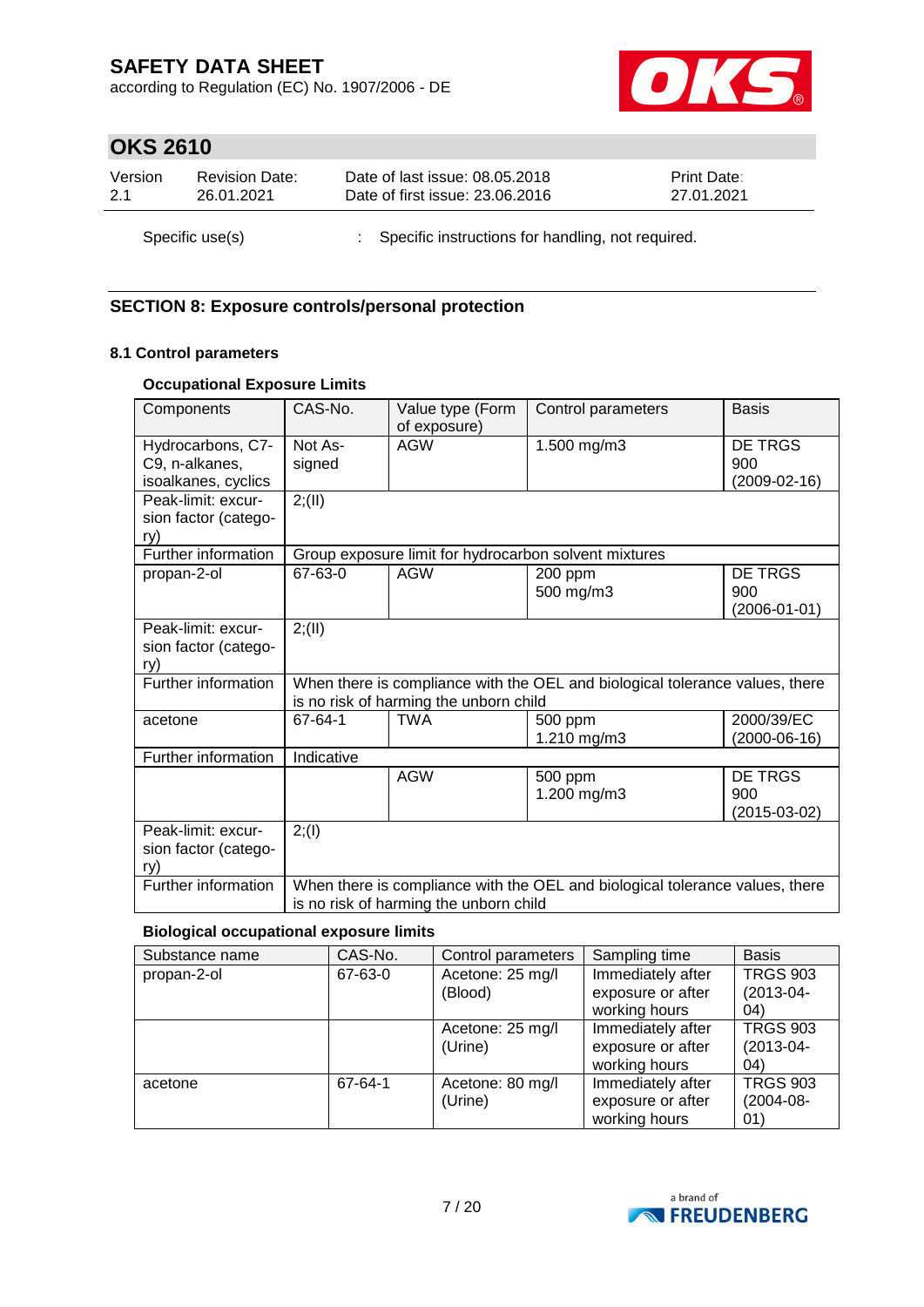according to Regulation (EC) No. 1907/2006 - DE



## **OKS 2610**

| Version | <b>Revision Date:</b> | Date of last issue: 08.05.2018  | <b>Print Date:</b> |
|---------|-----------------------|---------------------------------|--------------------|
| -2.1    | 26.01.2021            | Date of first issue: 23.06.2016 | 27.01.2021         |

#### **8.2 Exposure controls**

#### **Engineering measures**

Use only in an area equipped with explosion proof exhaust ventilation. Handle only in a place equipped with local exhaust (or other appropriate exhaust).

| Personal protective equipment                                         |    |                                                                                                                                                                                                                                                                                                                                             |  |  |  |
|-----------------------------------------------------------------------|----|---------------------------------------------------------------------------------------------------------------------------------------------------------------------------------------------------------------------------------------------------------------------------------------------------------------------------------------------|--|--|--|
| Eye protection                                                        |    | Safety glasses with side-shields                                                                                                                                                                                                                                                                                                            |  |  |  |
| Hand protection<br>Material<br>Break through time<br>Protective index |    | Nitrile rubber<br>$> 10$ min<br>Class 1                                                                                                                                                                                                                                                                                                     |  |  |  |
| Remarks                                                               |    | Wear protective gloves. The break through time depends<br>amongst other things on the material, the thickness and the<br>type of glove and therefore has to be measured for each<br>case.<br>The selected protective gloves have to satisfy the specifica-<br>tions of Regulation (EU) 2016/425 and the standard EN 374<br>derived from it. |  |  |  |
| Respiratory protection                                                | t. | Use respiratory protection unless adequate local exhaust<br>ventilation is provided or exposure assessment demonstrates<br>that exposures are within recommended exposure guidelines.                                                                                                                                                       |  |  |  |
| Filter type                                                           |    | Recommended Filter type:                                                                                                                                                                                                                                                                                                                    |  |  |  |
|                                                                       |    | Organic gas and low boiling vapour type (AX)                                                                                                                                                                                                                                                                                                |  |  |  |
| Protective measures                                                   |    | The type of protective equipment must be selected according<br>to the concentration and amount of the dangerous substance<br>at the specific workplace.<br>Choose body protection in relation to its type, to the concen-<br>tration and amount of dangerous substances, and to the spe-<br>cific work-place.                               |  |  |  |

## **SECTION 9: Physical and chemical properties**

#### **9.1 Information on basic physical and chemical properties**

| Appearance      | $:$ liquid        |
|-----------------|-------------------|
| Colour          | colourless        |
| Odour           | : characteristic  |
| Odour Threshold | No data available |

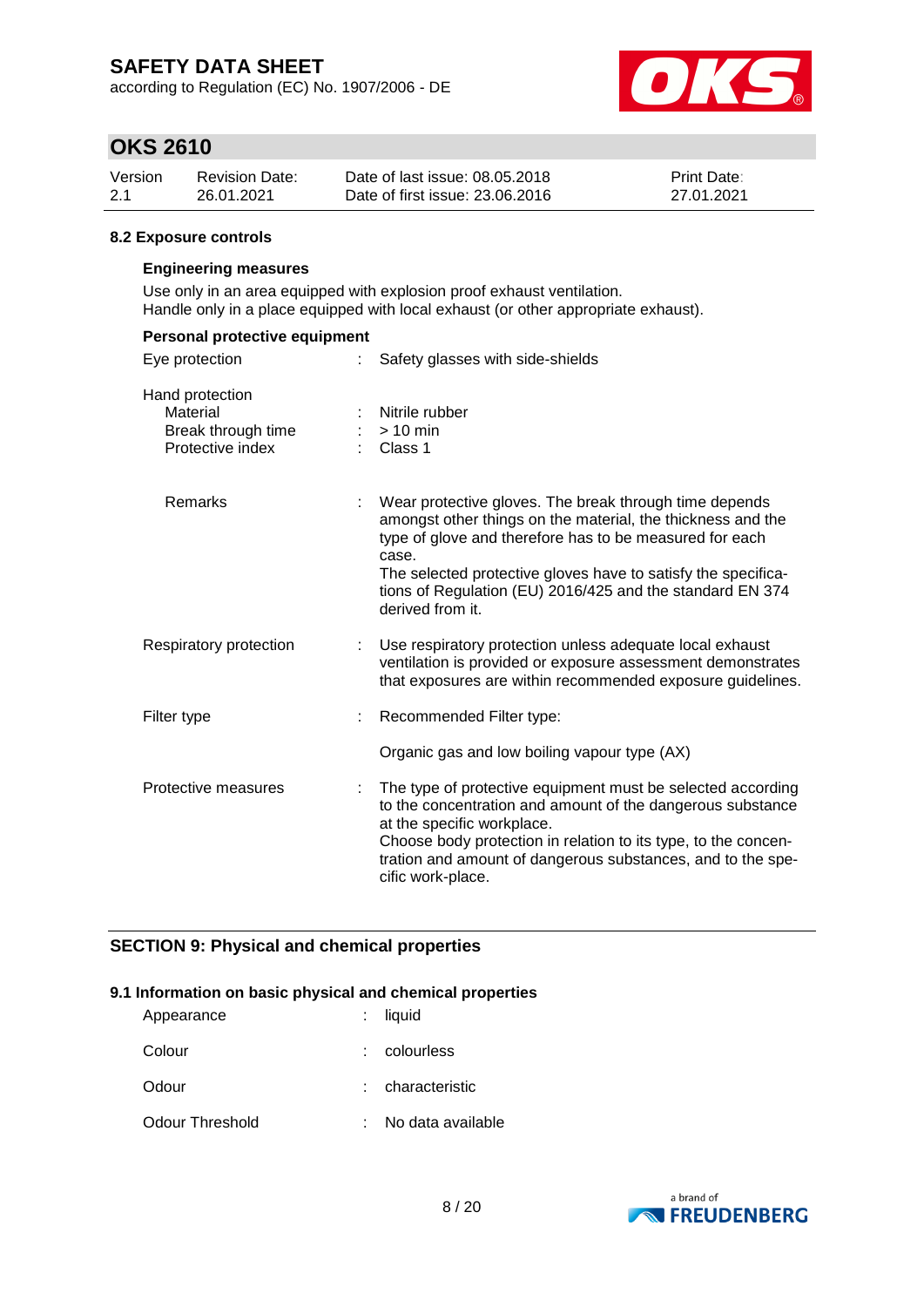according to Regulation (EC) No. 1907/2006 - DE



| Version<br>2.1 |                     | <b>Revision Date:</b><br>26.01.2021                   |                             | Date of last issue: 08.05.2018<br>Date of first issue: 23.06.2016          | Print Date:<br>27.01.2021 |
|----------------|---------------------|-------------------------------------------------------|-----------------------------|----------------------------------------------------------------------------|---------------------------|
|                |                     |                                                       |                             |                                                                            |                           |
|                | pH                  |                                                       | ÷                           | Not applicable                                                             |                           |
|                |                     | Melting point/range                                   |                             | No data available                                                          |                           |
|                |                     | Boiling point/boiling range                           | $\mathbb{R}^n$              | 67,2 °C<br>(1.013 hPa)                                                     |                           |
|                | Flash point         |                                                       |                             | < 0 °C<br>Method: ISO 2719                                                 |                           |
|                |                     | Evaporation rate                                      | ÷                           | No data available                                                          |                           |
|                |                     | Flammability (solid, gas)                             | ÷                           | Not applicable                                                             |                           |
|                |                     | Upper explosion limit / Upper<br>flammability limit   | $\mathcal{L}^{\mathcal{L}}$ | $13\%$ (V)                                                                 |                           |
|                |                     | Lower explosion limit / Lower :<br>flammability limit |                             | $1,0\%$ (V)                                                                |                           |
|                |                     | Vapour pressure                                       |                             | 9,4 hPa (20 °C)                                                            |                           |
|                |                     | Relative vapour density                               |                             | No data available                                                          |                           |
|                |                     | Relative density                                      | ÷                           | 0,7568 (20 $°C$ )<br>Reference substance: Water<br>The value is calculated |                           |
|                | Density             |                                                       | ÷.                          | 0,76 g/cm3<br>(20 °C)                                                      |                           |
|                | <b>Bulk density</b> |                                                       |                             | No data available                                                          |                           |
|                | Solubility(ies)     | Water solubility                                      |                             | : insoluble                                                                |                           |
|                |                     | Solubility in other solvents                          | ÷                           | No data available                                                          |                           |
|                | octanol/water       | Partition coefficient: n-                             | ÷                           | No data available                                                          |                           |
|                |                     | Auto-ignition temperature                             | ÷                           | No data available                                                          |                           |
|                |                     | Decomposition temperature                             | ÷                           | No data available                                                          |                           |
|                | Viscosity           | Viscosity, dynamic                                    |                             | No data available                                                          |                           |
|                |                     | Viscosity, kinematic                                  | ÷                           | $<$ 20,5 mm2/s (40 °C)                                                     |                           |
|                |                     | <b>Explosive properties</b>                           |                             | Not explosive                                                              |                           |

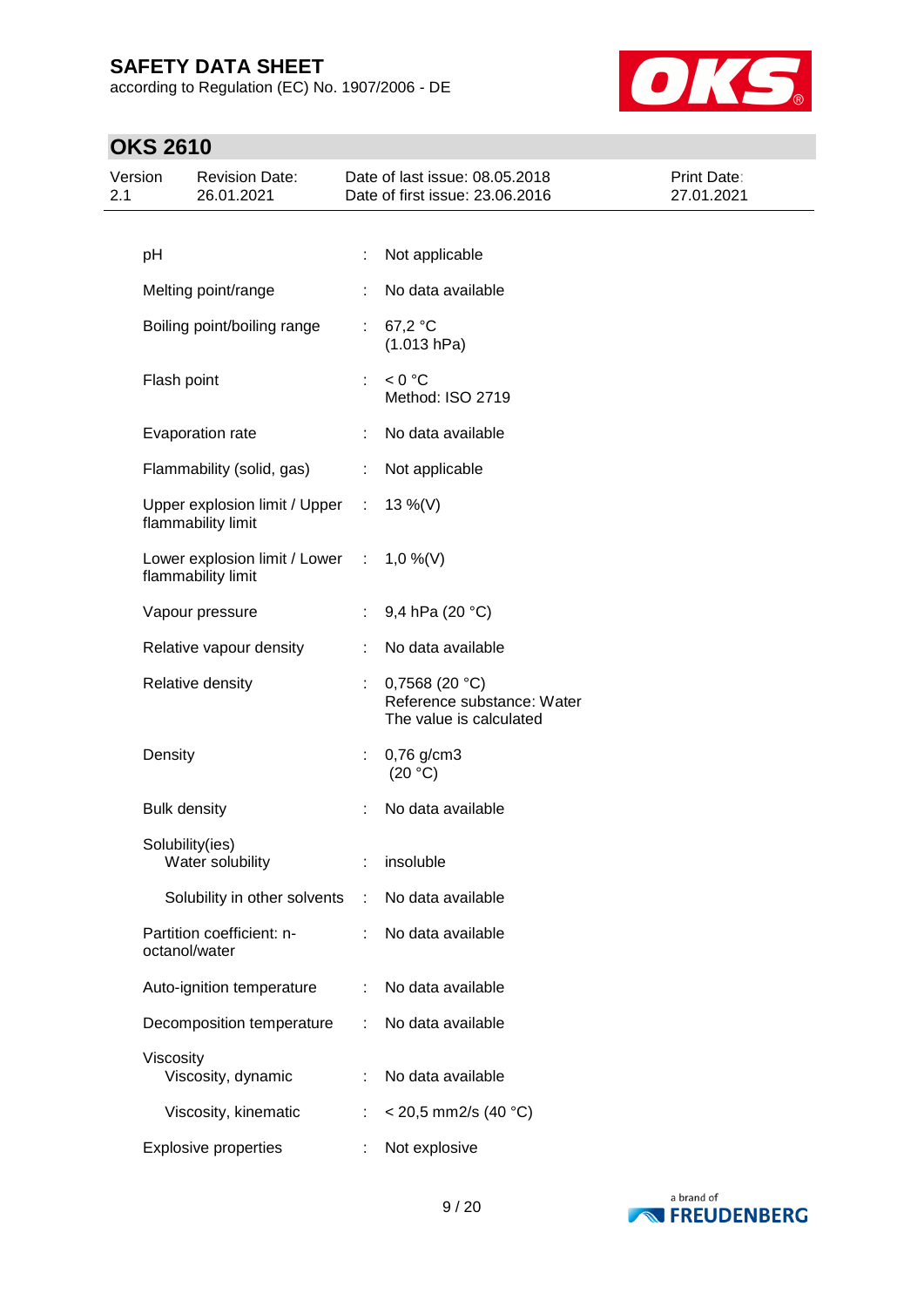according to Regulation (EC) No. 1907/2006 - DE



# **OKS 2610**

| Version<br>2.1        | <b>Revision Date:</b><br>26.01.2021 |   | Date of last issue: 08.05.2018<br>Date of first issue: 23.06.2016 | Print Date:<br>27.01.2021 |
|-----------------------|-------------------------------------|---|-------------------------------------------------------------------|---------------------------|
|                       | Oxidizing properties                | ÷ | No data available                                                 |                           |
| 9.2 Other information | Sublimation point                   | ÷ | No data available                                                 |                           |
|                       | Metal corrosion rate                | ÷ | Not corrosive to metals                                           |                           |
| Self-ignition         |                                     | ÷ | not auto-flammable                                                |                           |

## **SECTION 10: Stability and reactivity**

| <b>10.1 Reactivity</b><br>No hazards to be specially mentioned. |  |                                                                    |  |  |  |  |
|-----------------------------------------------------------------|--|--------------------------------------------------------------------|--|--|--|--|
| 10.2 Chemical stability<br>Stable under normal conditions.      |  |                                                                    |  |  |  |  |
| 10.3 Possibility of hazardous reactions                         |  |                                                                    |  |  |  |  |
| Hazardous reactions                                             |  | No dangerous reaction known under conditions of normal use.        |  |  |  |  |
| <b>10.4 Conditions to avoid</b>                                 |  |                                                                    |  |  |  |  |
| Conditions to avoid                                             |  | Heat, flames and sparks.<br>Strong sunlight for prolonged periods. |  |  |  |  |
| 10.5 Incompatible materials                                     |  |                                                                    |  |  |  |  |
| Materials to avoid                                              |  | Oxidizing agents                                                   |  |  |  |  |

## **10.6 Hazardous decomposition products**

No decomposition if stored and applied as directed.

## **SECTION 11: Toxicological information**

#### **11.1 Information on toxicological effects**

| <b>Acute toxicity</b>     |                           |                                                                                                                                                      |
|---------------------------|---------------------------|------------------------------------------------------------------------------------------------------------------------------------------------------|
| <b>Product:</b>           |                           |                                                                                                                                                      |
| Acute oral toxicity       |                           | : Remarks: Effects due to ingestion may include:                                                                                                     |
|                           |                           | Symptoms: Central nervous system depression                                                                                                          |
| Acute inhalation toxicity | $\mathbb{Z}^{\mathbb{Z}}$ | Remarks: Respiration of solvent vapour may cause dizziness.                                                                                          |
|                           |                           | Symptoms: Inhalation may provoke the following symptoms:,<br>Dizziness, Drowsiness, Vomiting, Fatigue, Vertigo, Central<br>nervous system depression |

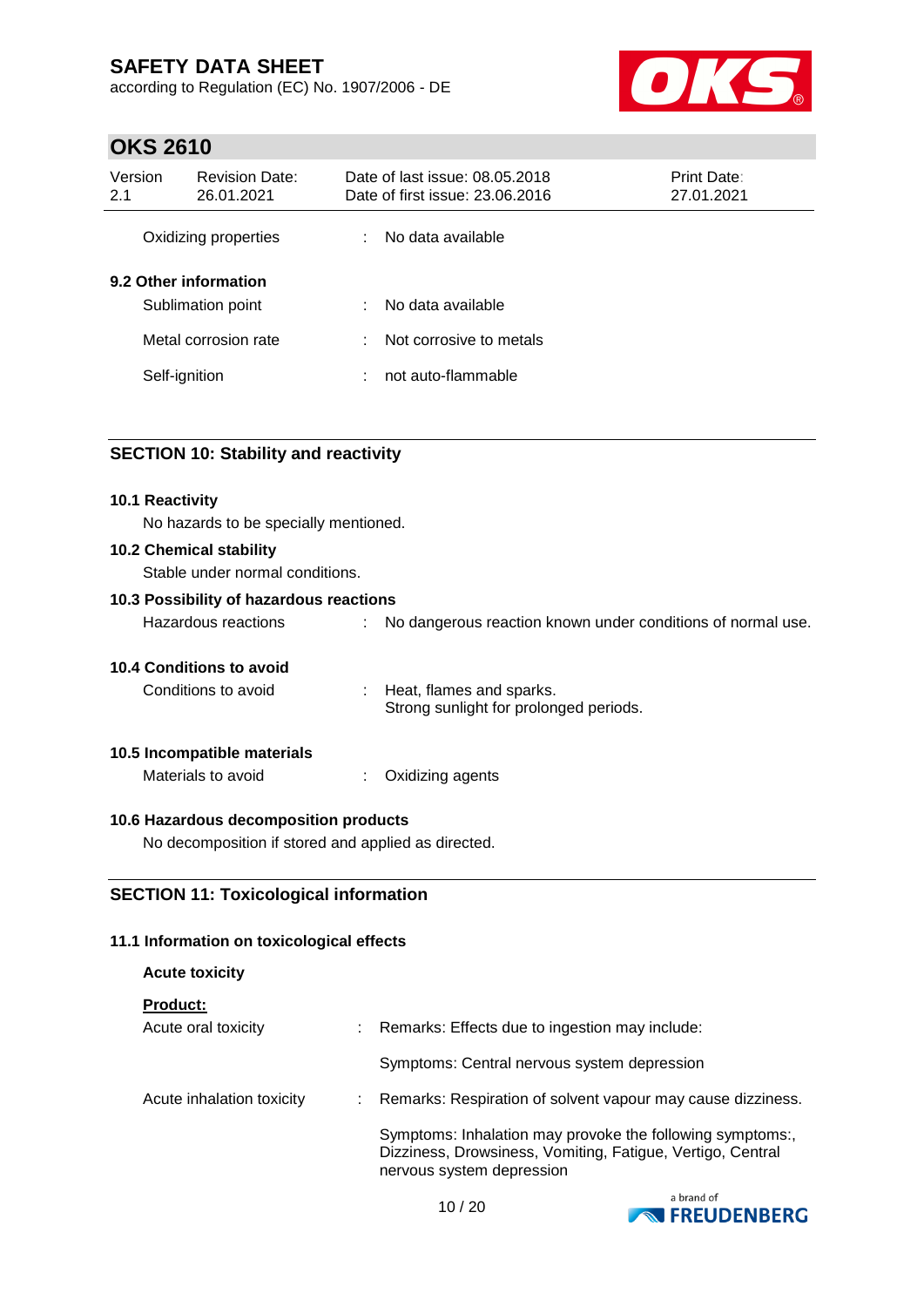according to Regulation (EC) No. 1907/2006 - DE



| Version<br>2.1 | <b>Revision Date:</b><br>26.01.2021                  |                              | Date of last issue: 08.05.2018<br>Date of first issue: 23.06.2016                                                                         | <b>Print Date:</b><br>27.01.2021 |
|----------------|------------------------------------------------------|------------------------------|-------------------------------------------------------------------------------------------------------------------------------------------|----------------------------------|
|                |                                                      |                              |                                                                                                                                           |                                  |
|                | Acute dermal toxicity                                | $\mathcal{L}_{\mathrm{max}}$ | Remarks: Prolonged or repeated skin contact with liquid may<br>cause defatting resulting in drying, redness and possible blis-<br>tering. |                                  |
|                |                                                      |                              | Symptoms: Skin disorders                                                                                                                  |                                  |
|                | Components:                                          |                              |                                                                                                                                           |                                  |
|                | Hydrocarbons, C7-C9, n-alkanes, isoalkanes, cyclics: |                              |                                                                                                                                           |                                  |
|                | Acute oral toxicity                                  | $\mathbb{Z}^{\times}$        | LD50 Oral (Rat): $> 5.000$ mg/kg                                                                                                          |                                  |
|                | propan-2-ol:                                         |                              |                                                                                                                                           |                                  |
|                | Acute oral toxicity                                  |                              | : LD50 Oral (Rat): 5.840 mg/kg                                                                                                            |                                  |
|                | acetone:                                             |                              |                                                                                                                                           |                                  |
|                | Acute oral toxicity                                  |                              | : LD50 Oral (Rat): 5.800 mg/kg                                                                                                            |                                  |
|                | <b>Skin corrosion/irritation</b>                     |                              |                                                                                                                                           |                                  |
|                | Product:                                             |                              |                                                                                                                                           |                                  |
|                | Remarks                                              | ÷.                           | This information is not available.                                                                                                        |                                  |
|                | Components:                                          |                              |                                                                                                                                           |                                  |
|                | Hydrocarbons, C7-C9, n-alkanes, isoalkanes, cyclics: |                              |                                                                                                                                           |                                  |
|                | Result                                               | t.                           | Repeated exposure may cause skin dryness or cracking.                                                                                     |                                  |
|                | acetone:                                             |                              |                                                                                                                                           |                                  |
|                | Result                                               |                              | Repeated exposure may cause skin dryness or cracking.                                                                                     |                                  |
|                | Serious eye damage/eye irritation                    |                              |                                                                                                                                           |                                  |
|                | Product:                                             |                              |                                                                                                                                           |                                  |
|                | Remarks                                              | ÷                            | Irritating to eyes.                                                                                                                       |                                  |
|                | Components:                                          |                              |                                                                                                                                           |                                  |
|                | propan-2-ol:                                         |                              |                                                                                                                                           |                                  |
|                | Result                                               |                              | Irritating to eyes.                                                                                                                       |                                  |
|                | acetone:                                             |                              |                                                                                                                                           |                                  |
|                | Species                                              |                              | Rabbit                                                                                                                                    |                                  |
|                | Result                                               |                              | Eye irritation                                                                                                                            |                                  |

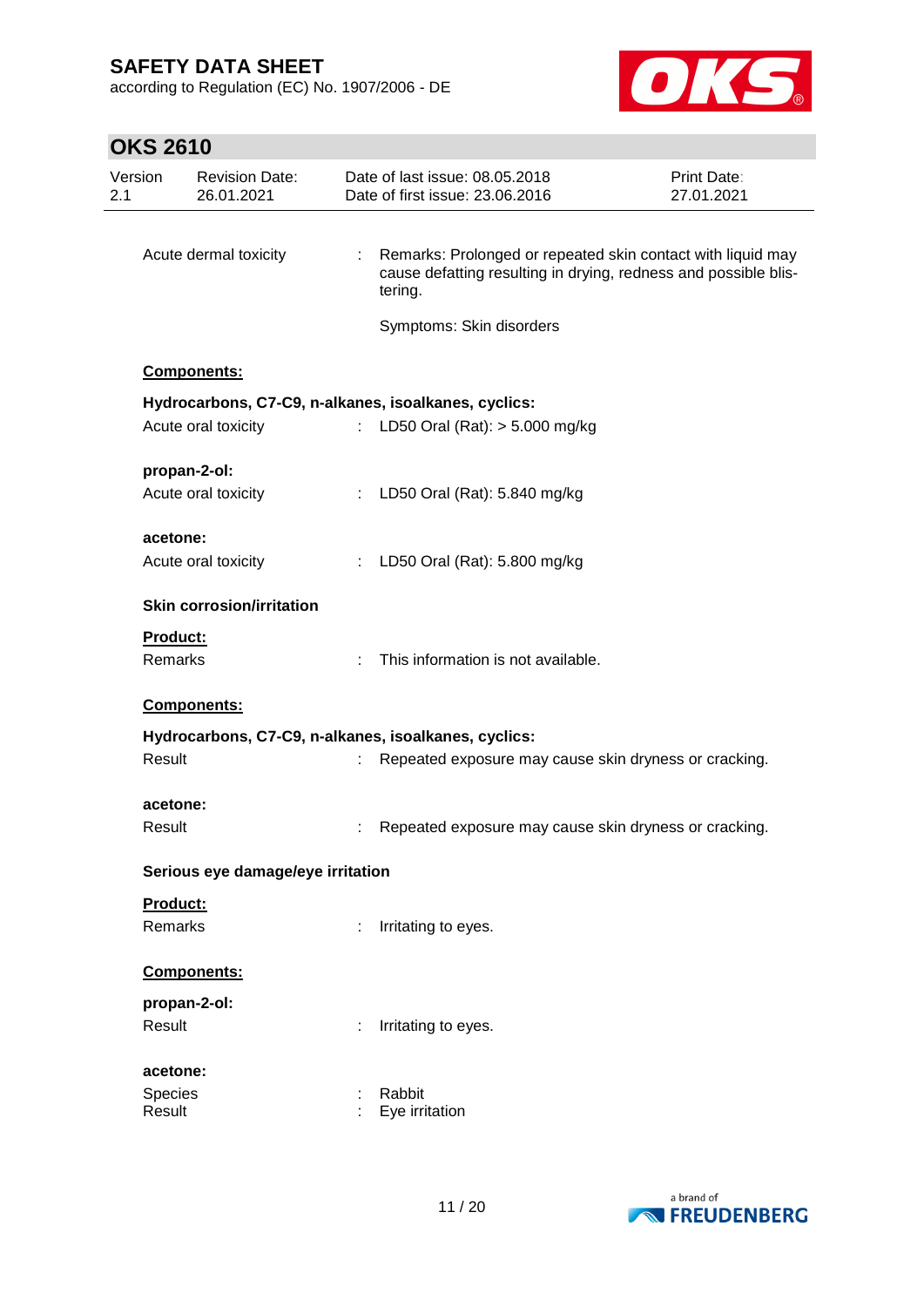according to Regulation (EC) No. 1907/2006 - DE



| Version<br>2.1      | <b>Revision Date:</b><br>26.01.2021           |                               | Date of last issue: 08.05.2018<br>Date of first issue: 23.06.2016 | Print Date:<br>27.01.2021 |  |  |  |  |
|---------------------|-----------------------------------------------|-------------------------------|-------------------------------------------------------------------|---------------------------|--|--|--|--|
|                     | Respiratory or skin sensitisation             |                               |                                                                   |                           |  |  |  |  |
| Product:<br>Remarks |                                               | ÷.                            | This information is not available.                                |                           |  |  |  |  |
|                     | Germ cell mutagenicity                        |                               |                                                                   |                           |  |  |  |  |
| Product:            |                                               |                               |                                                                   |                           |  |  |  |  |
|                     | Genotoxicity in vitro                         | ÷.                            | Remarks: No data available                                        |                           |  |  |  |  |
|                     | Genotoxicity in vivo                          | ÷                             | Remarks: No data available                                        |                           |  |  |  |  |
|                     | Carcinogenicity                               |                               |                                                                   |                           |  |  |  |  |
| Product:<br>Remarks |                                               |                               | No data available                                                 |                           |  |  |  |  |
|                     | <b>Reproductive toxicity</b>                  |                               |                                                                   |                           |  |  |  |  |
| Product:            |                                               |                               |                                                                   |                           |  |  |  |  |
|                     | Effects on fertility                          | $\mathbb{R}^n$                | Remarks: No data available                                        |                           |  |  |  |  |
| ment                | Effects on foetal develop-                    | $\mathcal{L}^{\mathcal{L}}$ . | Remarks: No data available                                        |                           |  |  |  |  |
|                     | <b>STOT - single exposure</b>                 |                               |                                                                   |                           |  |  |  |  |
|                     | Components:                                   |                               |                                                                   |                           |  |  |  |  |
|                     |                                               |                               | Hydrocarbons, C7-C9, n-alkanes, isoalkanes, cyclics:              |                           |  |  |  |  |
|                     | Assessment                                    | ÷                             | May cause drowsiness or dizziness.                                |                           |  |  |  |  |
|                     | propan-2-ol:                                  |                               |                                                                   |                           |  |  |  |  |
|                     | Assessment                                    | ÷                             | May cause drowsiness or dizziness.                                |                           |  |  |  |  |
| acetone:            |                                               |                               |                                                                   |                           |  |  |  |  |
|                     | <b>Exposure routes</b><br>Assessment          |                               | Inhalation<br>May cause drowsiness or dizziness.                  |                           |  |  |  |  |
|                     | <b>Repeated dose toxicity</b>                 |                               |                                                                   |                           |  |  |  |  |
| Product:            |                                               |                               |                                                                   |                           |  |  |  |  |
| Remarks             |                                               | t.                            | This information is not available.                                |                           |  |  |  |  |
|                     | <b>Aspiration toxicity</b>                    |                               |                                                                   |                           |  |  |  |  |
| Product:            | May be fatal if swallowed and enters airways. |                               |                                                                   |                           |  |  |  |  |

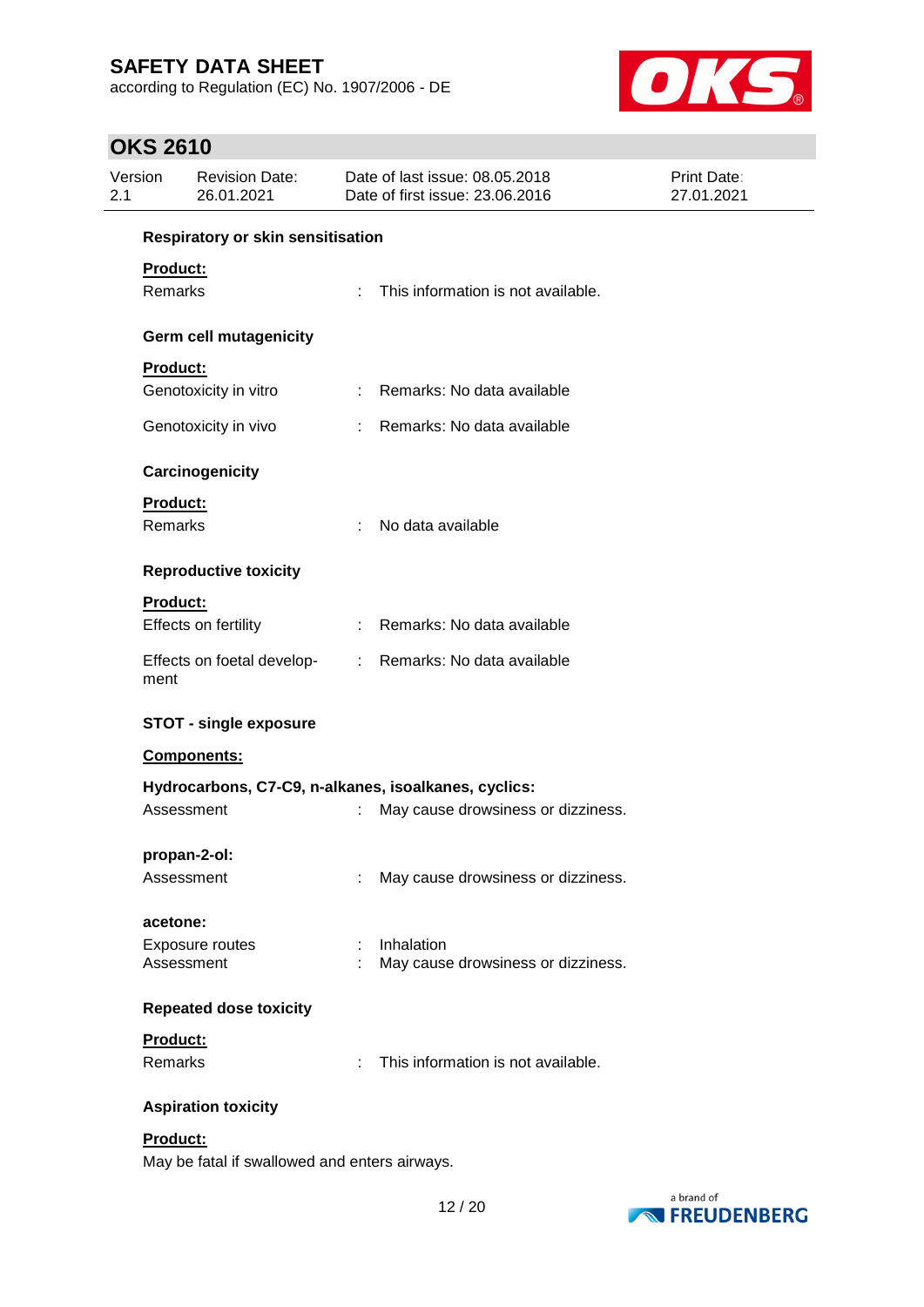according to Regulation (EC) No. 1907/2006 - DE



## **OKS 2610**

| Version | Revision Date: | Date of last issue: 08.05.2018  | <b>Print Date:</b> |
|---------|----------------|---------------------------------|--------------------|
| -2.1    | 26.01.2021     | Date of first issue: 23,06,2016 | 27.01.2021         |

### **Components:**

**Hydrocarbons, C7-C9, n-alkanes, isoalkanes, cyclics:**

May be fatal if swallowed and enters airways.

#### **Further information**

#### **Product:**

Remarks : Information given is based on data on the components and the toxicology of similar products.

## **SECTION 12: Ecological information**

### **12.1 Toxicity**

| <b>Product:</b>                                                                     |   |                                                                                                           |
|-------------------------------------------------------------------------------------|---|-----------------------------------------------------------------------------------------------------------|
| Toxicity to fish                                                                    |   | : Remarks: Toxic to aquatic organisms, may cause long-term<br>adverse effects in the aquatic environment. |
| Toxicity to daphnia and other : Remarks: No data available<br>aquatic invertebrates |   |                                                                                                           |
| Toxicity to algae/aquatic<br>plants                                                 |   | : Remarks: No data available                                                                              |
| Toxicity to microorganisms                                                          | ÷ | Remarks: No data available                                                                                |

### **Components:**

### **Hydrocarbons, C7-C9, n-alkanes, isoalkanes, cyclics:**

**Ecotoxicology Assessment**

| Chronic aquatic toxicity |  | Toxic to aquatic life with long lasting effects. |  |
|--------------------------|--|--------------------------------------------------|--|
|--------------------------|--|--------------------------------------------------|--|

### **12.2 Persistence and degradability**

| <b>Product:</b>                                          |                                                                                                                                                                                                                                                                                                                                                                                                                 |
|----------------------------------------------------------|-----------------------------------------------------------------------------------------------------------------------------------------------------------------------------------------------------------------------------------------------------------------------------------------------------------------------------------------------------------------------------------------------------------------|
| Biodegradability                                         | Remarks: The surfactant(s) contained in this mixture com-<br>plies (comply) with the biodegradability criteria as laid down in<br>Regulation (EC) No.648/2004 on detergents. Data to support<br>this assertion are held at the disposal of the competent au-<br>thorities of the Member States and will be made available to<br>them, at their direct request or at the request of a detergent<br>manufacturer. |
| Physico-chemical removabil- : Remarks: No data available |                                                                                                                                                                                                                                                                                                                                                                                                                 |

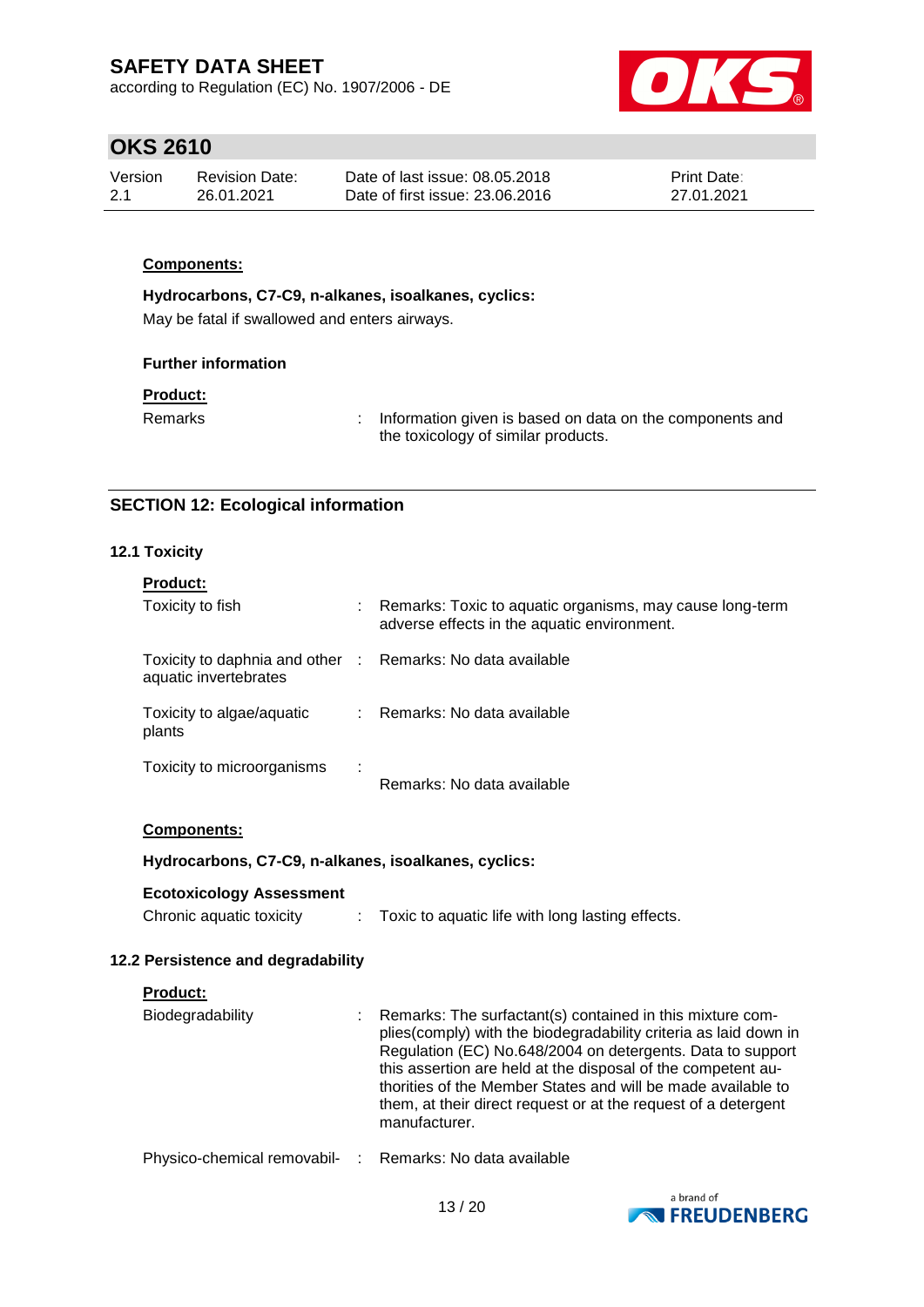according to Regulation (EC) No. 1907/2006 - DE



| Version<br>2.1 | <b>Revision Date:</b><br>26.01.2021 |                                            | Date of last issue: 08.05.2018<br><b>Print Date:</b><br>Date of first issue: 23.06.2016<br>27.01.2021 |                                                                                                                                                                                                                         |  |  |  |
|----------------|-------------------------------------|--------------------------------------------|-------------------------------------------------------------------------------------------------------|-------------------------------------------------------------------------------------------------------------------------------------------------------------------------------------------------------------------------|--|--|--|
|                | ity                                 |                                            |                                                                                                       |                                                                                                                                                                                                                         |  |  |  |
|                |                                     | Components:                                |                                                                                                       |                                                                                                                                                                                                                         |  |  |  |
|                |                                     |                                            |                                                                                                       | Hydrocarbons, C7-C9, n-alkanes, isoalkanes, cyclics:                                                                                                                                                                    |  |  |  |
|                |                                     | Biodegradability                           |                                                                                                       | Result: Readily biodegradable.                                                                                                                                                                                          |  |  |  |
|                |                                     | propan-2-ol:                               |                                                                                                       |                                                                                                                                                                                                                         |  |  |  |
|                |                                     | Biodegradability                           | ÷                                                                                                     | Result: Readily biodegradable.                                                                                                                                                                                          |  |  |  |
|                | acetone:                            |                                            |                                                                                                       |                                                                                                                                                                                                                         |  |  |  |
|                |                                     | Biodegradability                           | ÷.                                                                                                    | Result: rapidly biodegradable                                                                                                                                                                                           |  |  |  |
|                |                                     | 12.3 Bioaccumulative potential             |                                                                                                       |                                                                                                                                                                                                                         |  |  |  |
|                | Product:                            |                                            |                                                                                                       |                                                                                                                                                                                                                         |  |  |  |
|                |                                     | Bioaccumulation                            |                                                                                                       | Remarks: This mixture contains no substance considered to<br>be persistent, bioaccumulating and toxic (PBT).<br>This mixture contains no substance considered to be very<br>persistent and very bioaccumulating (vPvB). |  |  |  |
|                |                                     | Components:                                |                                                                                                       |                                                                                                                                                                                                                         |  |  |  |
|                |                                     |                                            |                                                                                                       | Hydrocarbons, C7-C9, n-alkanes, isoalkanes, cyclics:                                                                                                                                                                    |  |  |  |
|                |                                     | Bioaccumulation                            | ÷                                                                                                     | Remarks: Not applicable                                                                                                                                                                                                 |  |  |  |
|                |                                     | Partition coefficient: n-<br>octanol/water |                                                                                                       | Remarks: No data available                                                                                                                                                                                              |  |  |  |
|                |                                     | propan-2-ol:                               |                                                                                                       |                                                                                                                                                                                                                         |  |  |  |
|                |                                     | <b>Bioaccumulation</b>                     |                                                                                                       | Remarks: Bioaccumulation is unlikely.                                                                                                                                                                                   |  |  |  |
|                |                                     | Partition coefficient: n-<br>octanol/water | ÷                                                                                                     | log Pow: 0,05                                                                                                                                                                                                           |  |  |  |
|                | acetone:                            |                                            |                                                                                                       |                                                                                                                                                                                                                         |  |  |  |
|                |                                     | Bioaccumulation                            |                                                                                                       | Remarks: Does not bioaccumulate.                                                                                                                                                                                        |  |  |  |
|                |                                     | Partition coefficient: n-<br>octanol/water | ÷                                                                                                     | log Pow: 0,2                                                                                                                                                                                                            |  |  |  |
|                |                                     | 12.4 Mobility in soil                      |                                                                                                       |                                                                                                                                                                                                                         |  |  |  |
|                | <b>Product:</b>                     |                                            |                                                                                                       |                                                                                                                                                                                                                         |  |  |  |
|                | Mobility                            |                                            |                                                                                                       | Remarks: No data available                                                                                                                                                                                              |  |  |  |
|                |                                     | Distribution among environ-                |                                                                                                       | Remarks: No data available                                                                                                                                                                                              |  |  |  |

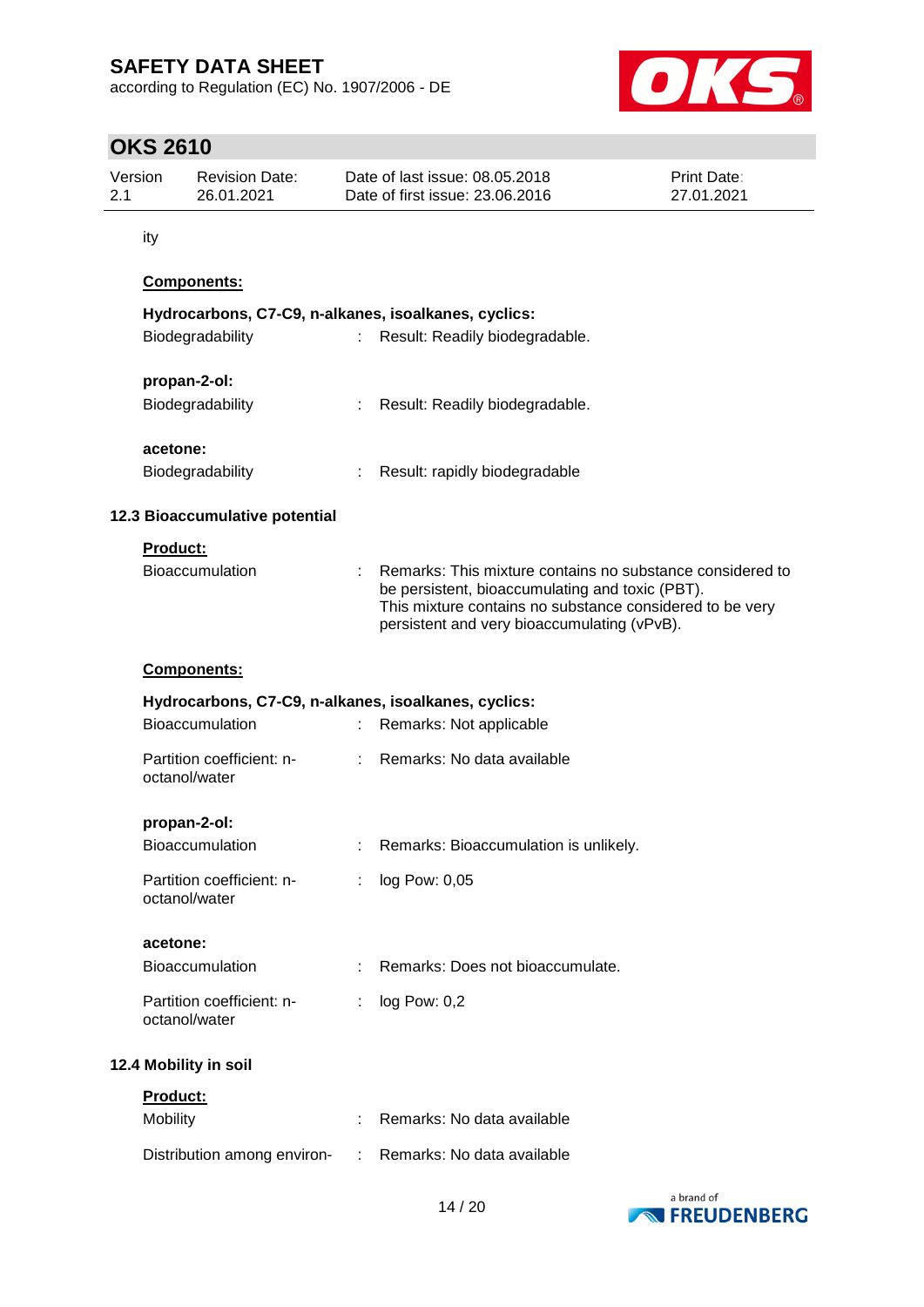according to Regulation (EC) No. 1907/2006 - DE



# **OKS 2610**

| Version | <b>Revision Date:</b> | Date of last issue: 08.05.2018  | <b>Print Date:</b> |
|---------|-----------------------|---------------------------------|--------------------|
| 2.1     | 26.01.2021            | Date of first issue: 23,06,2016 | 27.01.2021         |

mental compartments

## **12.5 Results of PBT and vPvB assessment**

#### **Product:**

| Assessment |  | : This substance/mixture contains no components considered                                                                   |
|------------|--|------------------------------------------------------------------------------------------------------------------------------|
|            |  | to be either persistent, bioaccumulative and toxic (PBT), or<br>very persistent and very bioaccumulative (vPvB) at levels of |
|            |  | $0.1\%$ or higher                                                                                                            |
|            |  |                                                                                                                              |

## **12.6 Other adverse effects**

## **Product:**

| Additional ecological infor- | Toxic to aquatic life with long lasting effects. |
|------------------------------|--------------------------------------------------|
| mation                       |                                                  |

## **SECTION 13: Disposal considerations**

#### **13.1 Waste treatment methods**

| Product                | The product should not be allowed to enter drains, water<br>courses or the soil.<br>Do not dispose of with domestic refuse.<br>Dispose of as hazardous waste in compliance with local and<br>national regulations. |
|------------------------|--------------------------------------------------------------------------------------------------------------------------------------------------------------------------------------------------------------------|
|                        | Waste codes should be assigned by the user based on the<br>application for which the product was used.                                                                                                             |
| Contaminated packaging | : Packaging that is not properly emptied must be disposed of as<br>the unused product.<br>Dispose of waste product or used containers according to<br>local regulations.                                           |
|                        | The following Waste Codes are only suggestions:                                                                                                                                                                    |
| Waste Code             | 14 06 03, other solvents and solvent mixtures                                                                                                                                                                      |

## **SECTION 14: Transport information**

### **14.1 UN number**

| <b>ADN</b>  | $\pm$ UN 1993        |
|-------------|----------------------|
| <b>ADR</b>  | $\pm$ UN 1993        |
| <b>RID</b>  | $\pm$ UN 1993        |
| <b>IMDG</b> | $\therefore$ UN 1993 |

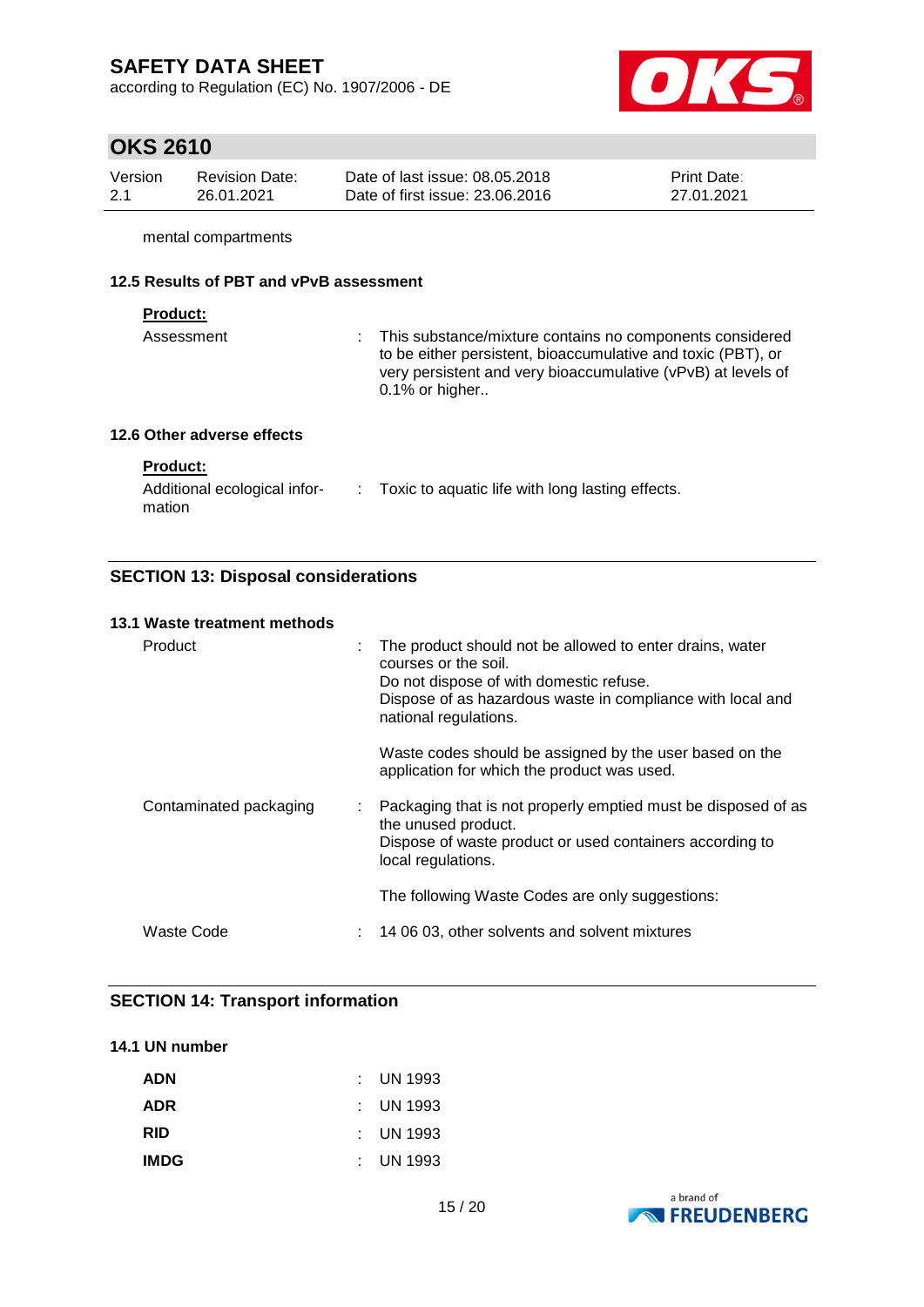according to Regulation (EC) No. 1907/2006 - DE



| Version<br>2.1        | <b>Revision Date:</b><br>26.01.2021                                                                           |    | Date of last issue: 08.05.2018<br>Date of first issue: 23.06.2016                                 | Print Date:<br>27.01.2021 |
|-----------------------|---------------------------------------------------------------------------------------------------------------|----|---------------------------------------------------------------------------------------------------|---------------------------|
| <b>IATA</b>           |                                                                                                               | ÷  | <b>UN 1993</b>                                                                                    |                           |
|                       | 14.2 UN proper shipping name                                                                                  |    |                                                                                                   |                           |
| <b>ADN</b>            |                                                                                                               |    | FLAMMABLE LIQUID, N.O.S.                                                                          |                           |
| <b>ADR</b>            |                                                                                                               |    | FLAMMABLE LIQUID, N.O.S.<br>(isopropanol, Hydrocarbons, C7-C9, n-alkanes, isoalkanes,<br>cyclics) |                           |
| <b>RID</b>            |                                                                                                               | t, | FLAMMABLE LIQUID, N.O.S.                                                                          |                           |
| <b>IMDG</b>           |                                                                                                               |    | FLAMMABLE LIQUID, N.O.S.<br>(isopropanol, Hydrocarbons, C7-C9, n-alkanes, isoalkanes,<br>cyclics) |                           |
| <b>IATA</b>           |                                                                                                               |    | Flammable liquid, n.o.s.<br>(isopropanol, Hydrocarbons, C7-C9, n-alkanes, isoalkanes,<br>cyclics) |                           |
|                       | 14.3 Transport hazard class(es)                                                                               |    |                                                                                                   |                           |
| <b>ADN</b>            |                                                                                                               | ÷  | 3                                                                                                 |                           |
| <b>ADR</b>            |                                                                                                               |    | 3                                                                                                 |                           |
| <b>RID</b>            |                                                                                                               |    | 3                                                                                                 |                           |
| <b>IMDG</b>           |                                                                                                               |    | 3                                                                                                 |                           |
| <b>IATA</b>           |                                                                                                               | ÷  | 3                                                                                                 |                           |
|                       | 14.4 Packing group                                                                                            |    |                                                                                                   |                           |
| <b>ADN</b><br>Labels  | Packing group<br><b>Classification Code</b><br>Hazard Identification Number :                                 |    | Ш<br>F <sub>1</sub><br>33<br>3                                                                    |                           |
| <b>ADR</b><br>Labels  | Packing group<br><b>Classification Code</b><br><b>Hazard Identification Number</b><br>Tunnel restriction code |    | $\mathbf{H}$<br>F <sub>1</sub><br>33<br>3<br>(D/E)                                                |                           |
| <b>RID</b><br>Labels  | Packing group<br><b>Classification Code</b><br><b>Hazard Identification Number</b>                            |    | Ш<br>F1<br>33<br>3                                                                                |                           |
| <b>IMDG</b><br>Labels | Packing group<br>EmS Code                                                                                     |    | Ш<br>3<br>$F-E$ , $S-E$                                                                           |                           |
|                       | <b>IATA (Cargo)</b><br>Packing instruction (cargo                                                             |    | 364                                                                                               |                           |

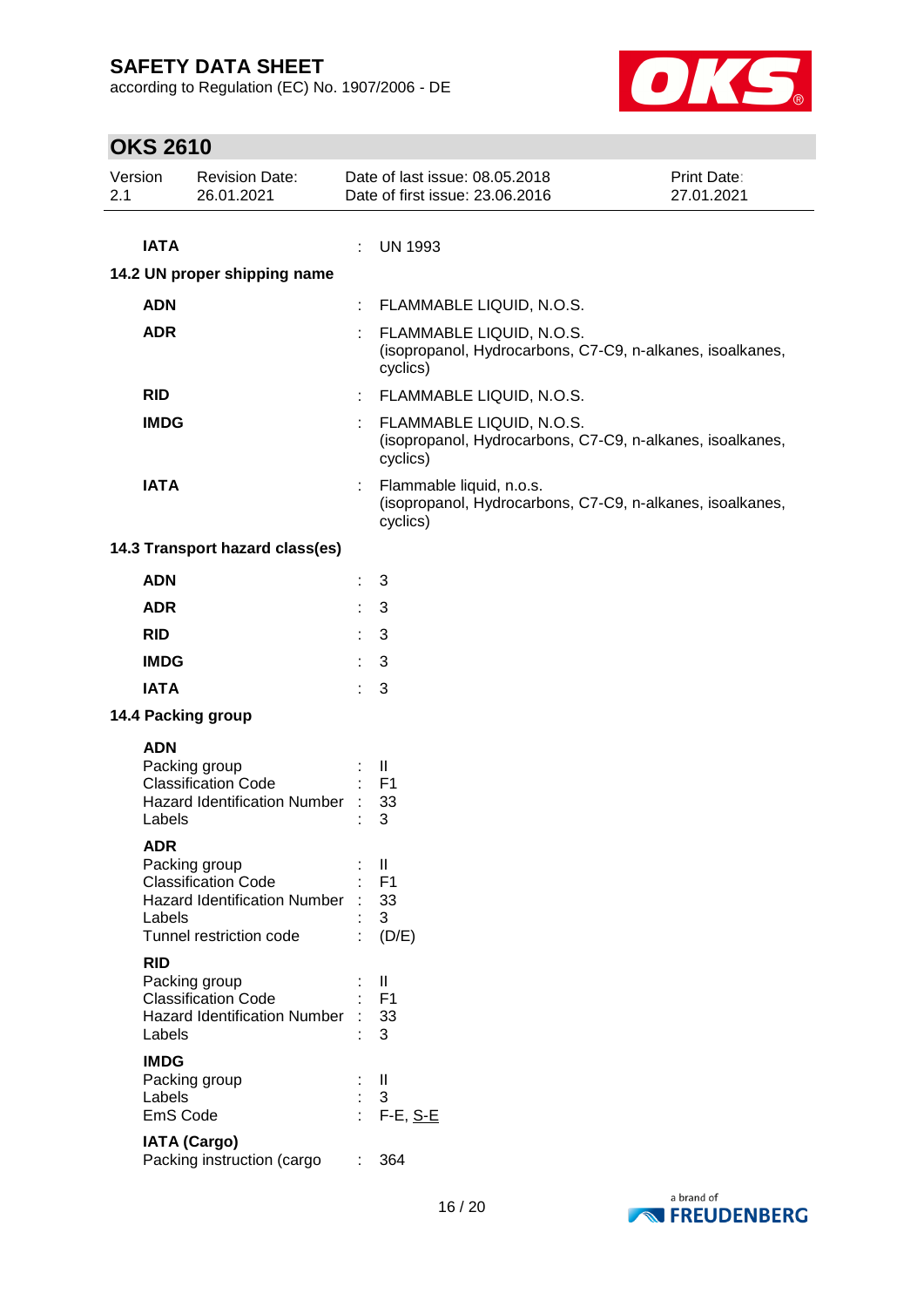according to Regulation (EC) No. 1907/2006 - DE



## **OKS 2610**

| Version<br>2.1 |                     | <b>Revision Date:</b><br>26.01.2021                         |   | Date of last issue: 08.05.2018<br>Date of first issue: 23.06.2016 | Print Date:<br>27.01.2021 |
|----------------|---------------------|-------------------------------------------------------------|---|-------------------------------------------------------------------|---------------------------|
|                | aircraft)<br>Labels | Packing instruction (LQ)<br>Packing group                   |   | Y341<br>$\mathbf{I}$<br><b>Flammable Liquids</b>                  |                           |
|                | ger aircraft)       | <b>IATA (Passenger)</b><br>Packing instruction (passen-     | ÷ | 353                                                               |                           |
|                | Labels              | Packing instruction (LQ)<br>Packing group                   |   | Y341<br>$\mathbf{II}$<br>Flammable Liquids                        |                           |
|                |                     | <b>14.5 Environmental hazards</b>                           |   |                                                                   |                           |
|                | <b>ADN</b>          | Environmentally hazardous                                   |   | yes                                                               |                           |
|                | <b>ADR</b>          | Environmentally hazardous                                   |   | yes                                                               |                           |
|                | <b>RID</b>          | Environmentally hazardous                                   |   | yes                                                               |                           |
|                | <b>IMDG</b>         | Marine pollutant                                            |   | yes                                                               |                           |
|                |                     | <b>IATA (Passenger)</b><br><b>Environmentally hazardous</b> |   | no                                                                |                           |
|                | <b>IATA (Cargo)</b> | Environmentally hazardous                                   |   | no                                                                |                           |
|                |                     | 14.6 Special precautions for user                           |   |                                                                   |                           |

The transport classification(s) provided herein are for informational purposes only, and solely based upon the properties of the unpackaged material as it is described within this Safety Data Sheet. Transportation classifications may vary by mode of transportation, package sizes, and variations in regional or country regulations.

### **14.7 Transport in bulk according to Annex II of Marpol and the IBC Code**

Remarks : Not applicable for product as supplied.

### **SECTION 15: Regulatory information**

#### **15.1 Safety, health and environmental regulations/legislation specific for the substance or mixture**

| REACH - Candidate List of Substances of Very High<br>Concern for Authorisation (Article 59). | This product does not contain sub-<br>stances of very high concern (Regu-<br>lation (EC) No 1907/2006 (REACH),<br>Article 57). |
|----------------------------------------------------------------------------------------------|--------------------------------------------------------------------------------------------------------------------------------|
| REACH - List of substances subject to authorisation<br>(Annex XIV)                           | Not applicable                                                                                                                 |
| Regulation (EC) No 1005/2009 on substances that de-<br>plete the ozone layer                 | Not applicable                                                                                                                 |

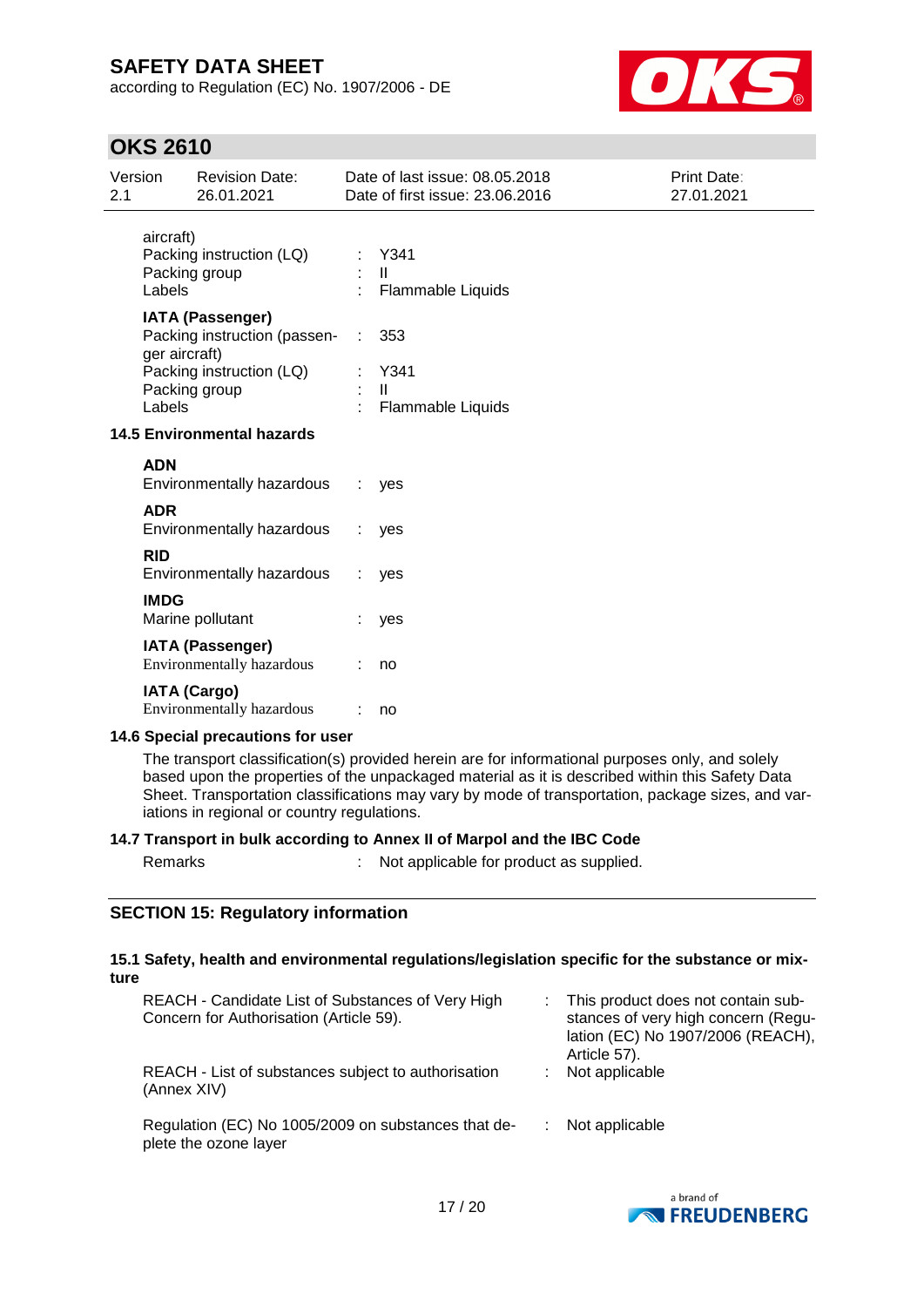**OKS 2610**

according to Regulation (EC) No. 1907/2006 - DE



| Version<br>2.1 |                  | <b>Revision Date:</b><br>26.01.2021                                                                                                                  |   | Date of last issue: 08.05.2018<br>Date of first issue: 23,06,2016                                                                                                                                                                                                              |   | Print Date:<br>27.01.2021                                                                                                                                            |
|----------------|------------------|------------------------------------------------------------------------------------------------------------------------------------------------------|---|--------------------------------------------------------------------------------------------------------------------------------------------------------------------------------------------------------------------------------------------------------------------------------|---|----------------------------------------------------------------------------------------------------------------------------------------------------------------------|
|                | tants (recast)   |                                                                                                                                                      |   | Regulation (EU) 2019/1021 on persistent organic pollu-                                                                                                                                                                                                                         | ÷ | Not applicable                                                                                                                                                       |
|                |                  | Regulation (EC) No 649/2012 of the European Parlia-<br>of dangerous chemicals                                                                        |   | ment and the Council concerning the export and import                                                                                                                                                                                                                          | ÷ | Not applicable                                                                                                                                                       |
|                |                  | REACH - Restrictions on the manufacture, placing on<br>the market and use of certain dangerous substances,<br>preparations and articles (Annex XVII) |   |                                                                                                                                                                                                                                                                                | ÷ | Conditions of restriction for the fol-<br>lowing entries should be considered:<br>Number on list 3                                                                   |
|                | P <sub>5</sub> c |                                                                                                                                                      |   |                                                                                                                                                                                                                                                                                |   |                                                                                                                                                                      |
|                | E2               |                                                                                                                                                      |   | major-accident hazards involving dangerous substances.<br>ENVIRONMENTAL<br><b>HAZARDS</b>                                                                                                                                                                                      |   | Seveso III: Directive 2012/18/EU of the European Parliament and of the Council on the control of                                                                     |
|                | P <sub>5</sub> c |                                                                                                                                                      |   | <b>FLAMMABLE LIQUIDS</b>                                                                                                                                                                                                                                                       |   |                                                                                                                                                                      |
|                | (Germany)        | Water contaminating class                                                                                                                            |   | WGK 2 obviously hazardous to water<br>Classification according to AwSV, Annex 1 (5.2)                                                                                                                                                                                          |   |                                                                                                                                                                      |
|                |                  | TA Luft List (Germany)                                                                                                                               |   | Total dust:<br>Not applicable<br>Inorganic substances in powdered form:<br>Not applicable<br>Not applicable<br>Organic Substances:<br>Not applicable<br>Carcinogenic substances:<br>Not applicable<br>Mutagenic:<br>Not applicable<br>Toxic to reproduction:<br>Not applicable |   | Inorganic substances in vapour or gaseous form:                                                                                                                      |
|                |                  | Volatile organic compounds                                                                                                                           | ÷ |                                                                                                                                                                                                                                                                                |   | Directive 2010/75/EU of 24 November 2010 on industrial<br>emissions (integrated pollution prevention and control)<br>Volatile organic compounds (VOC) content: 100 % |

### **Other regulations:**

Take note of Directive 94/33/EC on the protection of young people at work or stricter national regulations, where applicable.

### **15.2 Chemical safety assessment**

This information is not available.

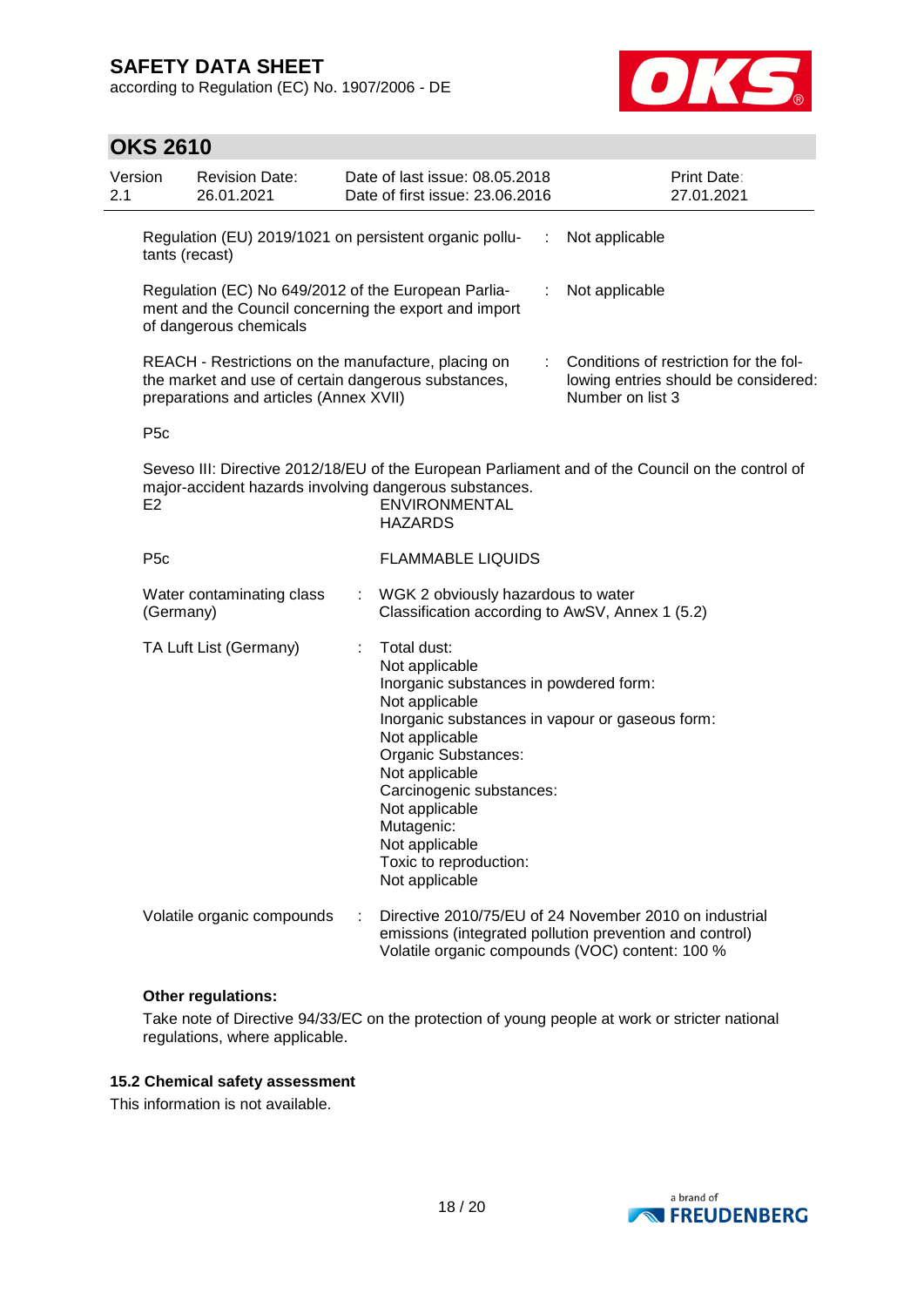according to Regulation (EC) No. 1907/2006 - DE



## **OKS 2610**

| Version | <b>Revision Date:</b> | Date of last issue: 08.05.2018  | <b>Print Date:</b> |
|---------|-----------------------|---------------------------------|--------------------|
| 2.1     | 26.01.2021            | Date of first issue: 23,06,2016 | 27.01.2021         |

## **SECTION 16: Other information**

| <b>Full text of H-Statements</b> |                                                    |
|----------------------------------|----------------------------------------------------|
| H <sub>225</sub>                 | : Highly flammable liquid and vapour.              |
| H304                             | : May be fatal if swallowed and enters airways.    |
| H <sub>3</sub> 19                | : Causes serious eye irritation.                   |
| H336                             | : May cause drowsiness or dizziness.               |
| H411                             | : Toxic to aquatic life with long lasting effects. |

#### **Full text of other abbreviations**

| 2000/39/EC        | Europe. Commission Directive 2000/39/EC establishing a first<br>list of indicative occupational exposure limit values |
|-------------------|-----------------------------------------------------------------------------------------------------------------------|
| DE TRGS 900       | : Germany. TRGS 900 - Occupational exposure limit values.                                                             |
| <b>TRGS 903</b>   | : TRGS 903 - Biological limit values                                                                                  |
| 2000/39/EC / TWA  | : Limit Value - eight hours                                                                                           |
| DE TRGS 900 / AGW | : Time Weighted Average                                                                                               |

ADN - European Agreement concerning the International Carriage of Dangerous Goods by Inland Waterways; ADR - European Agreement concerning the International Carriage of Dangerous Goods by Road; AICS - Australian Inventory of Chemical Substances; ASTM - American Society for the Testing of Materials; bw - Body weight; CLP - Classification Labelling Packaging Regulation; Regulation (EC) No 1272/2008; CMR - Carcinogen, Mutagen or Reproductive Toxicant; DIN - Standard of the German Institute for Standardisation; DSL - Domestic Substances List (Canada); ECHA - European Chemicals Agency; EC-Number - European Community number; ECx - Concentration associated with x% response; ELx - Loading rate associated with x% response; EmS - Emergency Schedule; ENCS - Existing and New Chemical Substances (Japan); ErCx - Concentration associated with x% growth rate response; GHS - Globally Harmonized System; GLP - Good Laboratory Practice; IARC - International Agency for Research on Cancer; IATA - International Air Transport Association; IBC - International Code for the Construction and Equipment of Ships carrying Dangerous Chemicals in Bulk; IC50 - Half maximal inhibitory concentration; ICAO - International Civil Aviation Organization; IECSC - Inventory of Existing Chemical Substances in China; IMDG - International Maritime Dangerous Goods; IMO - International Maritime Organization; ISHL - Industrial Safety and Health Law (Japan); ISO - International Organisation for Standardization; KECI - Korea Existing Chemicals Inventory; LC50 - Lethal Concentration to 50 % of a test population; LD50 - Lethal Dose to 50% of a test population (Median Lethal Dose); MARPOL - International Convention for the Prevention of Pollution from Ships; n.o.s. - Not Otherwise Specified; NO(A)EC - No Observed (Adverse) Effect Concentration; NO(A)EL - No Observed (Adverse) Effect Level; NOELR - No Observable Effect Loading Rate; NZIoC - New Zealand Inventory of Chemicals; OECD - Organization for Economic Co-operation and Development; OPPTS - Office of Chemical Safety and Pollution Prevention; PBT - Persistent, Bioaccumulative and Toxic substance; PICCS - Philippines Inventory of Chemicals and Chemical Substances; (Q)SAR - (Quantitative) Structure Activity Relationship; REACH - Regulation (EC) No 1907/2006 of the European Parliament and of the Council concerning the Registration, Evaluation, Authorisation and Restriction of Chemicals; RID - Regulations concerning the International Carriage of Dangerous Goods by Rail; SADT - Self-Accelerating Decomposition Temperature; SDS - Safety Data Sheet; SVHC - Substance of Very High Concern; TCSI - Taiwan Chemical Substance Inventory; TRGS - Technical Rule for Hazardous Substances; TSCA - Toxic Sub-